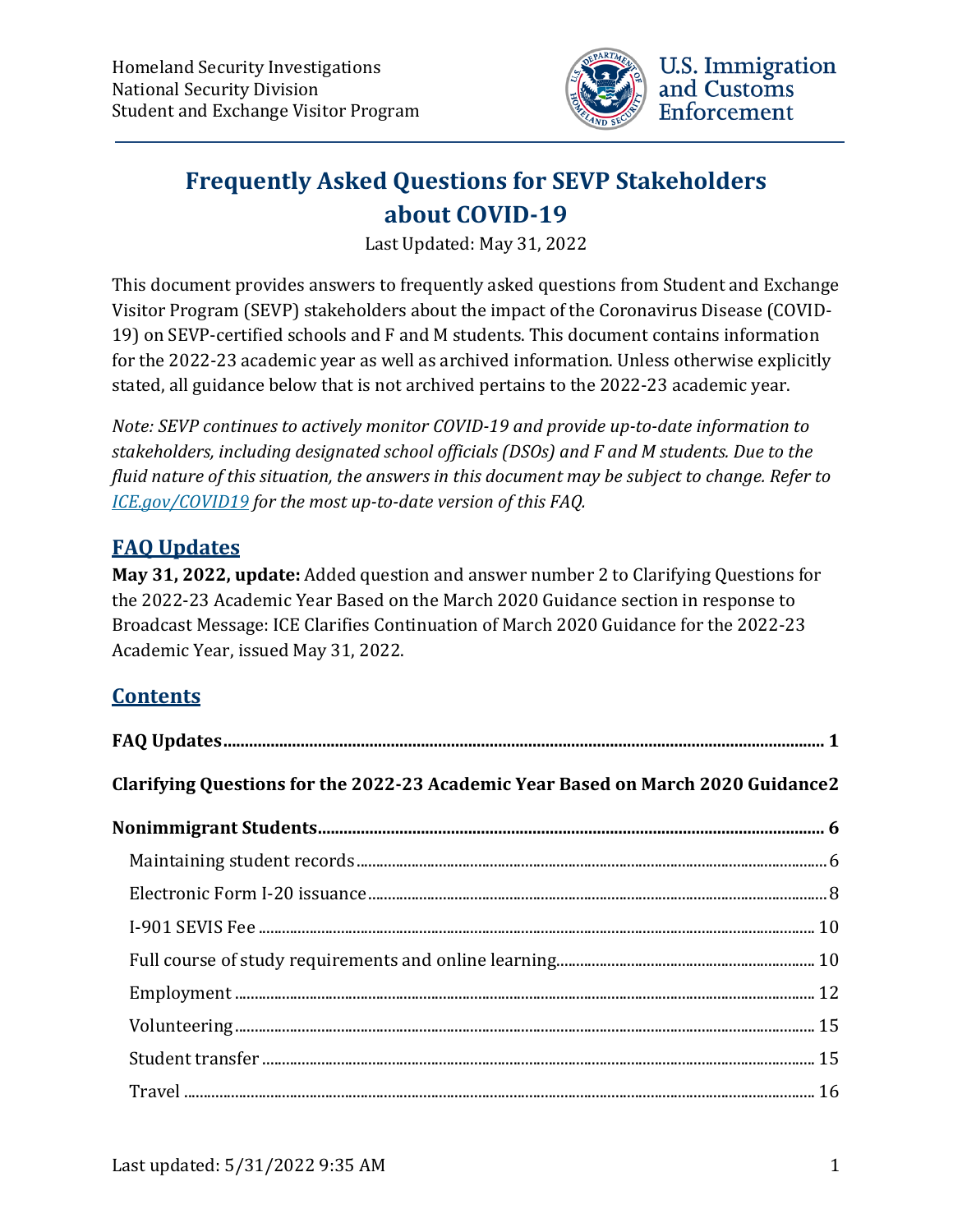

# <span id="page-1-0"></span>**Clarifying Questions for the 2022-23 Academic Year Based on March 2020 Guidance**

- **1. Did ICE make any changes to its March 2020 guidance for the 2022-23 academic year?**
	- A. No. SEVP will continue to abide by guidance originally issued in March 2020 for the 2022-23 academic year and did not make any changes to the March 2020 guidance. Stakeholders should continue to refer to existing resources at **ICE.gov/Coronavirus** for information about the original March 2020 guidance.

#### **2. Does the March 2020 guidance apply to students who enrolled after March 9, 2020?**

A. No. The March guidance *only applies* to nonimmigrant students who were actively enrolled at a U.S. school on March 9, 2020, and have continuously complied with the terms of their nonimmigrant status. Students who enrolled after March 9, 2020,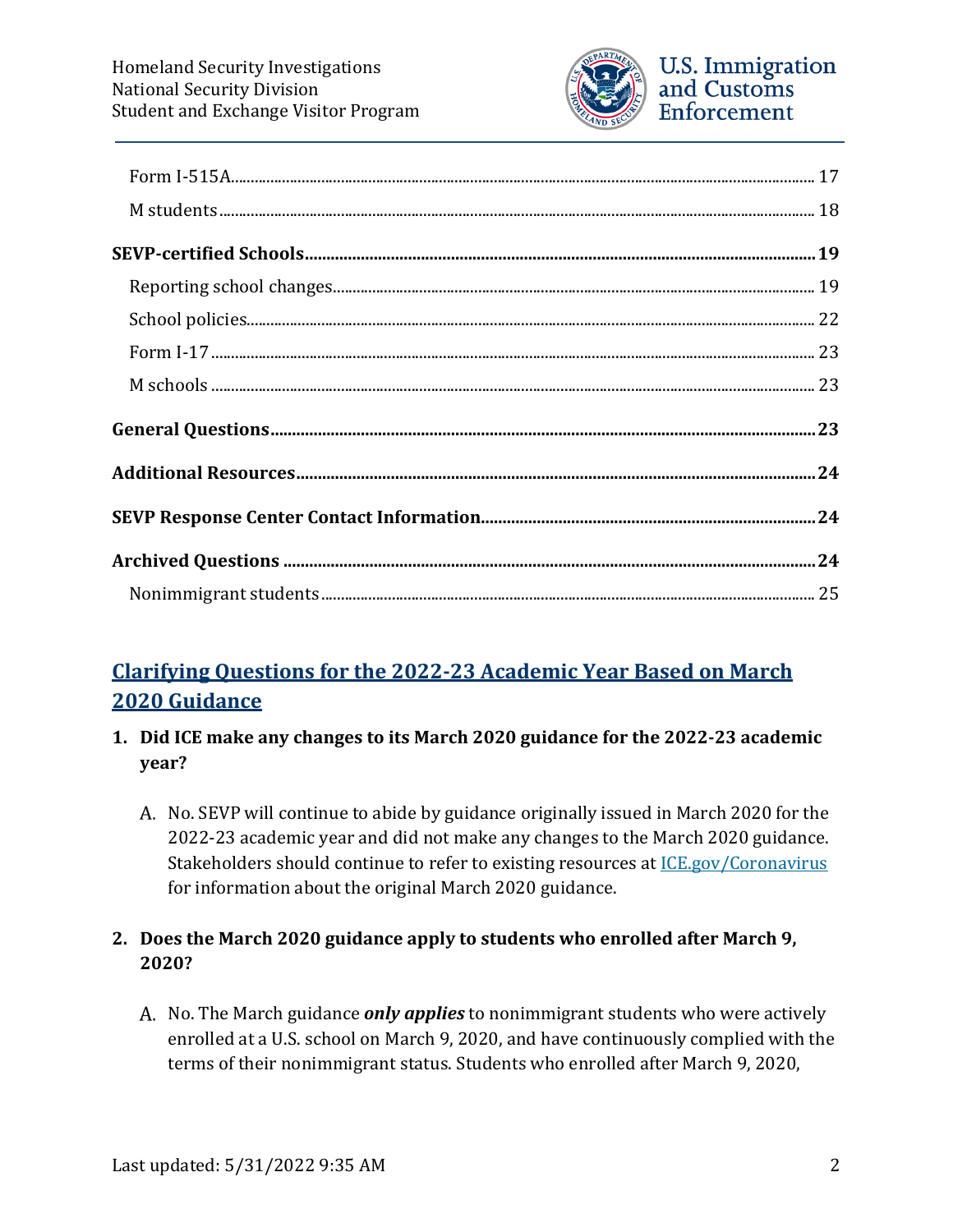

must adhere to SEVP's [existing regulations regarding online learning,](https://studyinthestates.dhs.gov/students/study/full-course-of-study) found at 8 C.F.R.  $\S$  214.2(f)(6).

- **3. Can F or M students outside the United States obtain a visa to study in the United States if their program of study will be fully online for the 2022-23 academic year?**
	- Whether an individual is eligible to receive an F or M visa is a decision that must be made by the U.S. Department of State and is not made by SEVP. Consistent with the SEVP Broadcast Message dated March 9, 2020, DSOs should not issue a Form I-20, "Certificate of Eligibility for Nonimmigrant Student Status," for a student in new or Initial status who is outside of the United States and plans to take classes at an SEVP-certified educational institution that is operating fully online. A new student may be issued a visa to study inside the United States if their program of study is a hybrid program with some in-person learning requirement.

As a result, new or Initial nonimmigrant students who were not previously enrolled in a program of study on March 9, 2020 and intend to pursue a full course of study that will be conducted completely online should not be granted an F-1 or M-1 visa. If a nonimmigrant student was enrolled in a course of study in the United States on March 9, 2020, but subsequently left the country, that student remains eligible for a visa since the March 2020 guidance permitted a full online course of study from inside or outside the United States.

The March 2020 guidance applies to nonimmigrant students who were actively enrolled at a U.S. school on March 9, 2020, and otherwise complying with the terms of their nonimmigrant status.

#### **4. Can students apply for a visa to enter the United States for a hybrid program of study with online components beyond the limitations at** *8 CFR 214.2(f)(6)(i)(G)***?**

Whether an individual is eligible to apply for an F or M visa is a decision that must be made by the U.S. Department of State and is not made by SEVP. However, consistent with the March 2020 guidance and for the 2022-23 academic year, DSOs may issue Forms I-20 to nonimmigrant students seeking to enroll in a program of study inside the United States that includes in-person and online components beyond the limitations at *8 CFR 214.2(f)(6)(i)(G)*. This includes new or Initial students.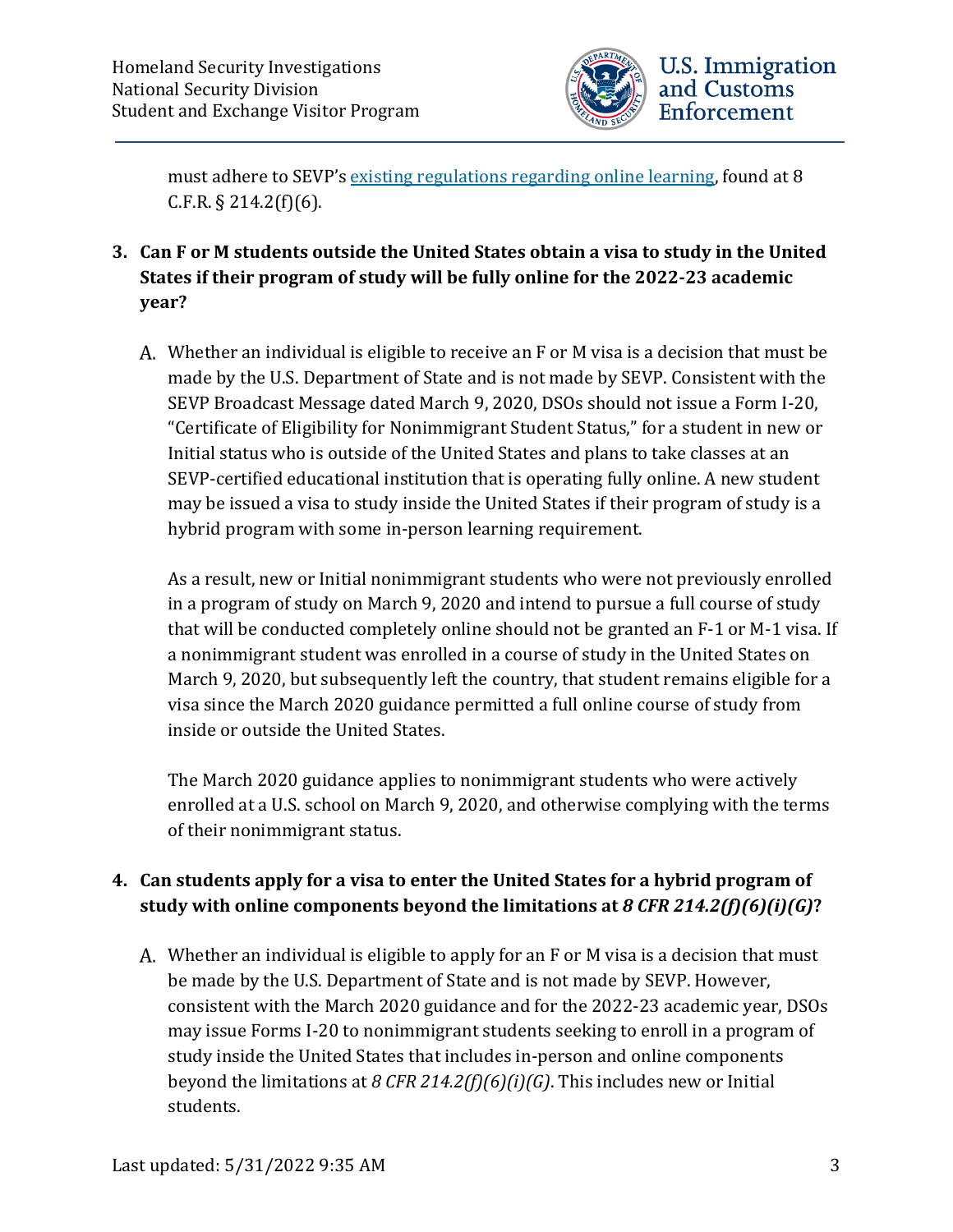

#### **5. Can students continue to remain in the United States if they are engaged in a fully online program of study?**

Yes. Consistent with the March 2020 guidance, for the 2022-23 academic year nonimmigrant students may remain in the United States to engage in a fully online program of study if they have not otherwise violated the terms of their nonimmigrant status. Students will be able to maintain their nonimmigrant status and not be subject to initiation of removal proceedings based on their online studies. If a student violates other U.S. laws or regulations that impact their immigration status, they could be subject to removal.

#### **6. Can students remain in the United States if their school switches from traditional in-person or hybrid instruction to fully online instruction?**

A. Nonimmigrant students pursuing studies in the United States for the 2022-23 academic year may remain in the United States even if their educational institution switches to a hybrid program or to fully online instruction. The students will maintain their nonimmigrant status in this scenario and would not be subject to initiation of removal proceedings based on their online studies. If a student violates U.S. laws or regulations, they could potentially be subject to removal.

# **7. Can students remain in the United States in a hybrid program of study with online components beyond the limitations at** *8 CFR 214.2(f)(6)(i)(G)***?**

For the 2022-23 academic year, nonimmigrant students may remain in the United States in a hybrid program of study, which consists of both in-person and online components beyond the limitations at *8 CFR 214.2(f)(6)(i)(G)*. Students will not face enforcement action or loss of their nonimmigrant status based on engaging in hybrid programs. If a student violates U.S. laws or regulations, they could potentially be subject to removal.

#### **8. Our school will be enrolling F or M students in the 2022-23 academic year. What should our school report to SEVP about our plans for the 2022-23 academic year?**

A. If an SEVP-certified school has previously submitted a procedural change plan detailing its alternative procedures, it does not need to resubmit the plan for the 2022-23 academic year, unless the school is making substantive changes. Consistent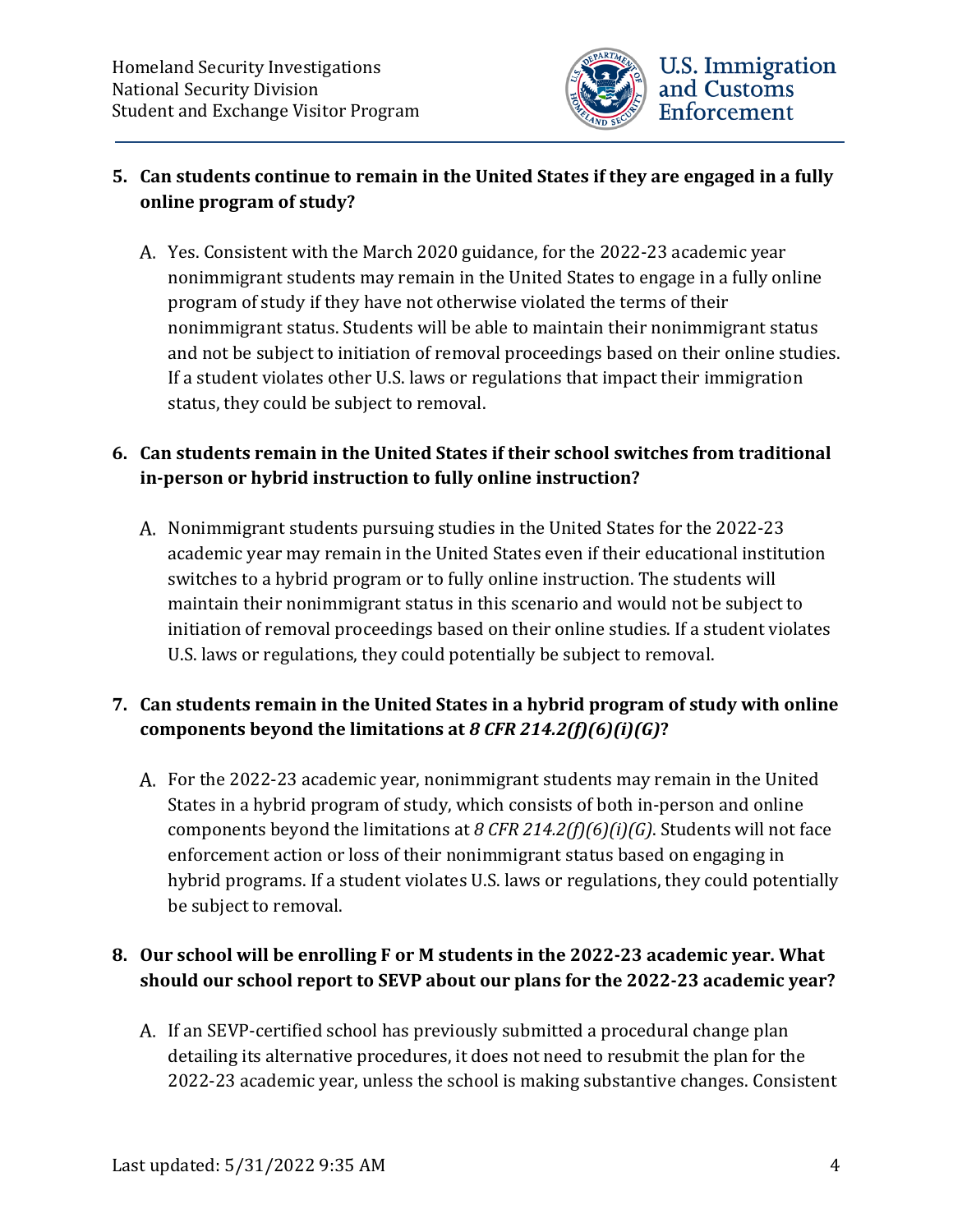

with the provisions of the March 2020 guidance, substantive changes should be submitted within 10 business days of the decision to implement the change.

SEVP-certified schools that have not yet filed procedural change plans and have active nonimmigrant students enrolled in programs of study for fall 2022 should submit a procedural change plan, detailing any changes to existing procedures necessitated by COVID-19.

#### **9. What should a certified school report on F or M students' Forms I-20 for the 2022- 23 academic year?**

A. Schools should review [SEVP's COVID-19 FAQs](https://www.ice.gov/doclib/coronavirus/covid19faq.pdf) for information how to issue Forms I-20. As noted in the FAQs, students who will be continuing their studies outside the United States should have the following comment in the remarks field: "Outside the United States due to COVID-19."

Schools issuing Initial Forms I-20 should abide by all regular requirements regarding Form I-20 issuance. Consistent with the SEVP Broadcast Message dated March 9, 2020, DSOs should not issue a Form I-20, "Certificate of Eligibility for Nonimmigrant Student Status," for a student in new or Initial status who is outside of the United States and plans to take fully online classes at an SEVP-certified educational institution.

#### **10.Can a certified school issue Forms I-20 electronically?**

A. Yes, SEVP Policy Guidance: Use of Electronic Signatures and Transmission for the [Form I-20,](https://www.ice.gov/doclib/sevis/pdf/I20-guidance.pdf) published on Nov. 1, 2021, permits DSOs to electronically sign and transmit the Form I-20 to Initial and continuing students and their dependents. Please refer to the policy guidance for additional information.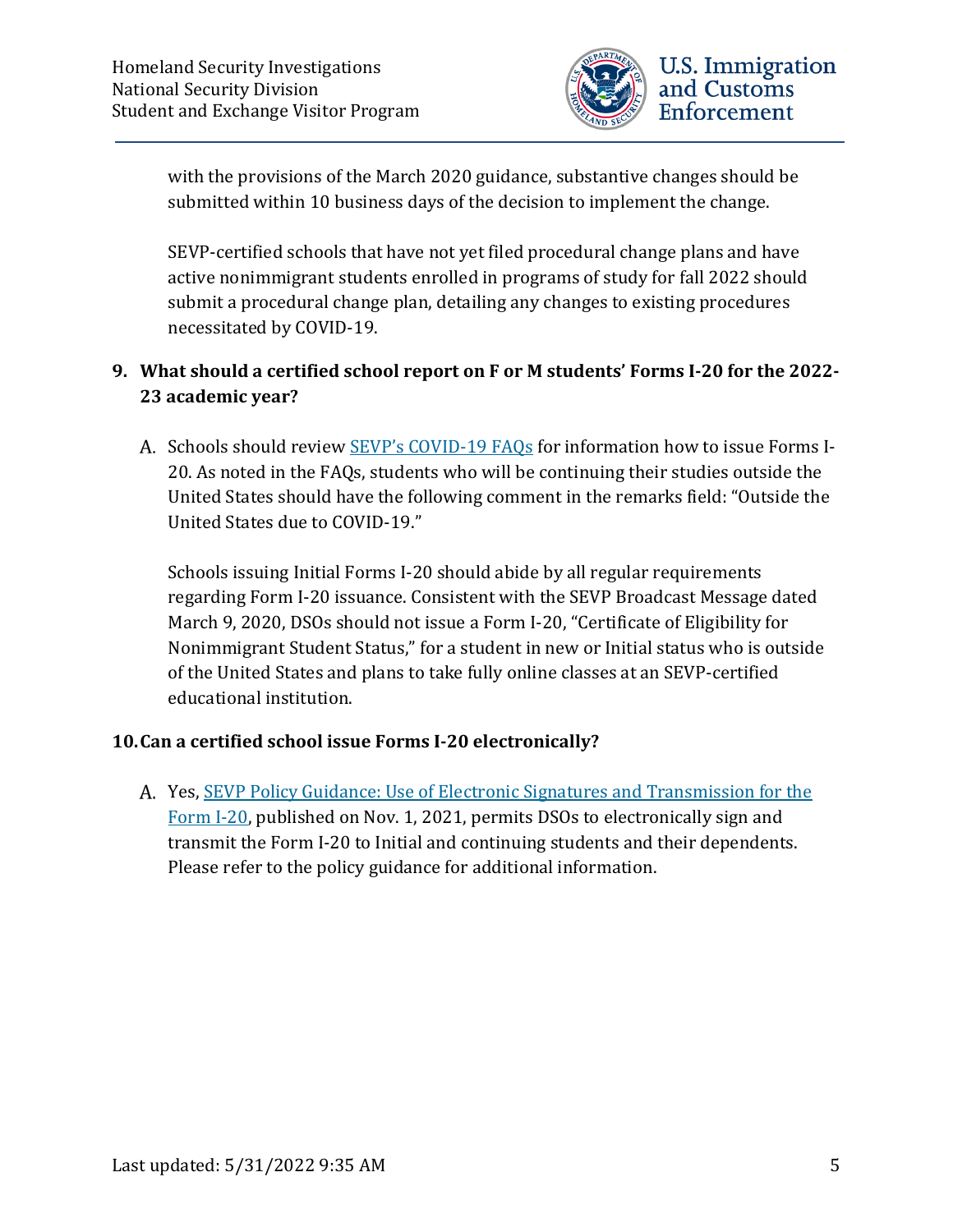

# <span id="page-5-0"></span>**Nonimmigrant Students**

# <span id="page-5-1"></span>*Maintaining student records*

- **1. Do DSOs have to cancel Forms I-20 if students are taking classes outside of the United States? If their Student and Exchange Visitor Information System (SEVIS) records remain in Active status, will students be subject to the five-month rule?**
	- A. If an Active F student is outside the United States, their SEVIS record can remain in Active status and not be terminated. While the temporary measures related to COVID-19 are in place for academic year 2022-23, students are deemed to be maintaining status if they are making normal progress in their course of study. For that reason, the five-month temporary absence provision addressed in *8 CFR 214.2(f)(4)* will not apply for students who remain in Active status.

SEVP will allow F and M students to temporarily count online classes toward a full course of study in excess of the limits stated in *8 CFR 214.2(f)(6)(i)(G)* and *8 CFR 214.2(m)(9)(v)*, even if they are outside the United States and are taking the online classes elsewhere. This temporary provision is only in effect due to COVID-19 for academic year 2022-23 and only for schools that comply with the requirement to notify SEVP of any procedural changes within 10 business days.

Schools can find additional information about reporting procedural changes to SEVP in Broadcast Message: COVID-19 [and Potential Procedural Adaptations for F and M](https://www.ice.gov/sites/default/files/documents/Document/2020/Coronavirus%20Guidance_3.13.20.pdf)  [Nonimmigrant Students.](https://www.ice.gov/sites/default/files/documents/Document/2020/Coronavirus%20Guidance_3.13.20.pdf)

# **2. Does SEVP have any guidance for students who have been asked to move out of their university housing?**

A. If students are required to leave campus, they can continue to study online, if possible, either inside or outside of the United States. If students remain in the United States, DSOs should update their address in SEVIS. If there are no online classes and the closure is temporary, students can find a place to live and return to class when the school opens. For scenarios regarding school procedures and online classes, refer to the [COVID-19: Guidance for SEVP Stakeholders.](https://www.ice.gov/sites/default/files/documents/Document/2020/Coronavirus%20Guidance_3.13.20.pdf)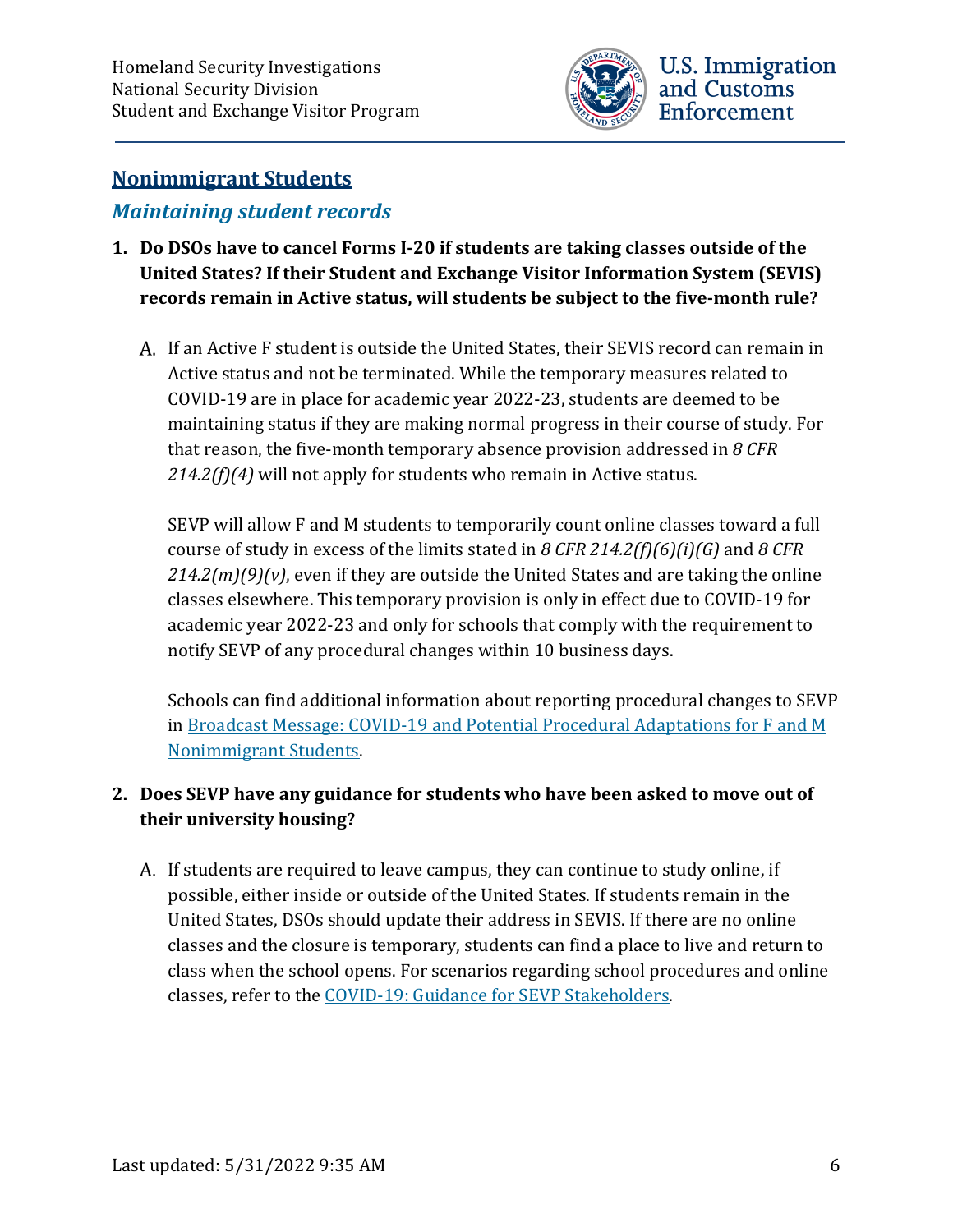

- **3. How should DSOs manage student records for those who were studying abroad but can no longer maintain a full course of study due to the closure of the overseas institution?**
	- A. If a school's overseas study abroad program closes due to COVID-19, students should contact their SEVP-certified school in the United States for guidance. Students may enroll in online or other alternative forms of education offered by the SEVP-certified school, if available. In general, students may remain in Active status in SEVIS as long as they intend to resume their course of study when classes resume.

# **4. Should DSOs mark the "Study Abroad" field in SEVIS for students who are outside the United States and are in Active status, engaging in online studies from their home country?**

A. Schools should not mark "Study Abroad" in SEVIS for students who are in their home countries unless they are attending an overseas institution as part of a formal study abroad arrangement.

# **5. What address should DSOs put in SEVIS for Active F and M students who have departed the United States? How should DSOs notate these SEVIS records?**

DSOs should update these students' SEVIS records with the following comment in the remarks field: "Outside the United States due to COVID-19." All addresses may remain the same.

# **6. How should DSOs notate SEVIS records for Active F and M students living in the United States during the COVID-19 emergency?**

DSOs should not provide any specific notation on these students' SEVIS records during the COVID-19 emergency, but should update the student's current U.S. address, if there has been a change.

As a reminder, per current regulations, students must notify schools within 10 days of an address change. DSOs must update student addresses in SEVIS within 21 days of the date a school is notified of an address change.

#### **7. Schools have extended their academic year by a certain number of days due to COVID-19. How should DSOs handle SEVIS records for these students and what**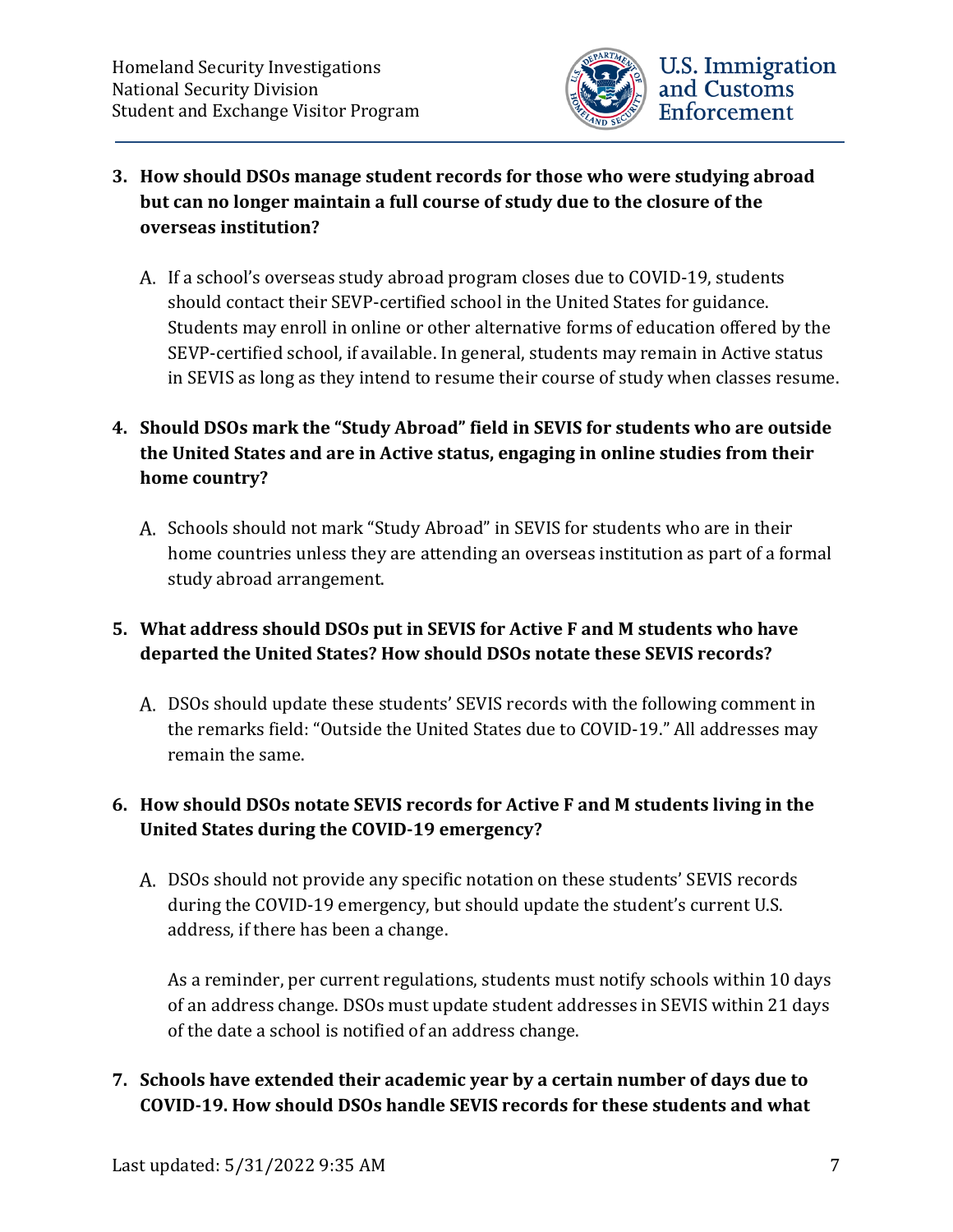

#### **should be done for students who already applied for optional practical training (OPT)?**

A. Student academic calendars and SEVIS records should be consistent. Schools should keep an official record of its academic calendar adjustment to provide to the U.S. Department of Homeland Security (DHS) if a request is made and as documentation for any appropriate changes in a student's SEVIS record.

Regarding OPT applications, DHS is evaluating related issues and may issue additional guidance. In the meantime, since [U.S. Citizenship and Immigration](https://www.uscis.gov/)  [Services \(USCIS\)](https://www.uscis.gov/) adjudicates OPT employment authorization requests, SEVP recommends reaching out to USCIS for further guidance.

#### **8. If students cannot or will not return to school when in-person instruction resumes, should their records be terminated for authorized early withdrawal?**

A. Once a school returns to normal operations, if students cannot or choose not to return to the United States to study, DSOs should terminate the records. Refer to the [Terminate Student](https://studyinthestates.dhs.gov/sevis-help-hub/student-records/completions-and-terminations/terminate-a-student) article in the [SEVIS Help Hub](https://studyinthestates.dhs.gov/sevis-help-hub/) on [Study in the States](https://studyinthestates.dhs.gov/) for additional information.

#### **9. How should DSOs manage F and M student records for students who do not have the technology resources to meet online or other alternative instruction requirements as provided in a school's procedural change documents to SEVP?**

F and M students unable to participate in online or other alternative instruction requirements due to the lack of available technology resources should notify their DSO. DSOs may keep these student records Active in SEVIS as long as the student intends to resume their course of study when in-person classes resume.

# <span id="page-7-0"></span>*Electronic Form I-20 issuance*

- **1. Can DSOs electronically send signed Forms I-20 to students instead of physically mailing the forms?** 
	- A. Yes. On Nov. 1, 2021, SEVP published Policy Guidance: Use of Electronic Signatures [and Transmission for the Form I-20,](https://www.ice.gov/doclib/sevis/pdf/I20-guidance.pdf) which outlines the procedures for the use of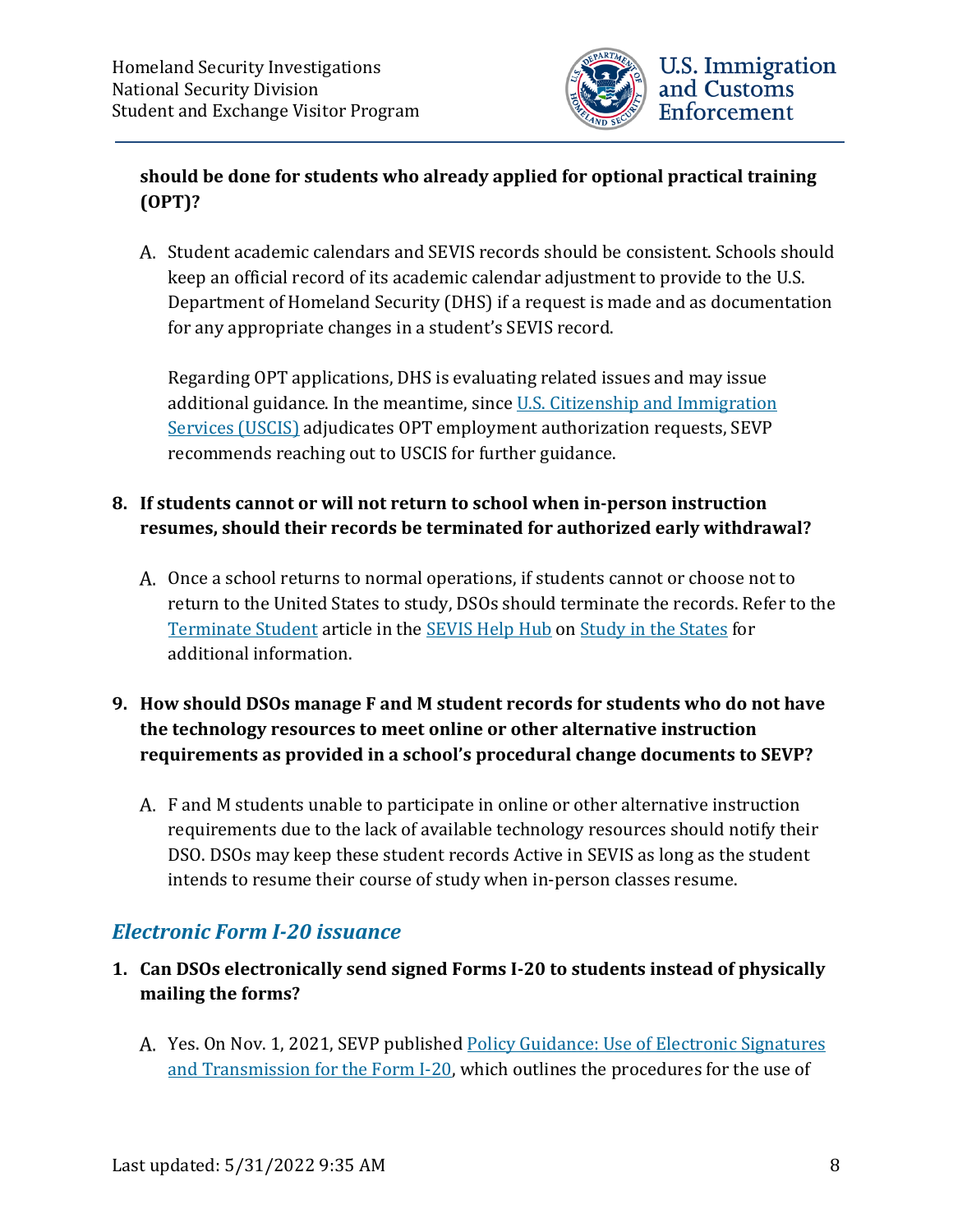

electronic signatures and transmission of the Form I-20. Please refer to the policy guidance for additional information.

#### **2. What methods can DSOs use to sign and send Forms I-20?**

A. Information about electronic signatures and transmission of the Form I-20 is available in [SEVP Policy Guidance: Use of Electronic Signatures and Transmission](https://www.ice.gov/doclib/sevis/pdf/I20-guidance.pdf)  [for the Form I-20.](https://www.ice.gov/doclib/sevis/pdf/I20-guidance.pdf) 

Only approved principal designated school officials (PDSOs) and DSOs may physically sign or input their own digital signature to the Form I-20. Individuals who are not approved on the school's Form I-17, "Petition for Approval of School for Attendance by Nonimmigrant Student," may not input a DSO's signature—either digital or physical—to the Form I-20. Improper issuance of the Form I-20 in this manner may constitute grounds for withdrawal of SEVP certification. By signing the Form I-20 or inputting their digital signature, PDSOs and DSOs attest that they are the approved individual issuing the Form I-20.

#### **3. Will schools need to provide students with their original Form I-20 (ink-signed copies) when schools reopen?**

A. [SEVP Policy Guidance: Use of Electronic Signatures and Transmission for the Form I-](https://www.ice.gov/doclib/sevis/pdf/I20-guidance.pdf)[20](https://www.ice.gov/doclib/sevis/pdf/I20-guidance.pdf) permits the use of electronic signatures and transmission beyond the COVID-19 emergency. Please refer to the policy guidance for additional information.

#### **4. How long is an electronic or digital travel signature valid on the Form I-20? Is it valid for the same amount of time as an ink signature?**

An electronic or digital travel signature is valid for the same duration as an ink signature (12 months for F students and six months for M students).

# **5. Has SEVP worked with both the U.S. Department of State and U.S. Customs and Border Protection (CBP) in developing the policy to accept the use of electronic signatures during the COVID-19 emergency?**

A. Prior to publication of SEVP Policy Guidance: Use of Electronic Signatures and Transmission for the Form I-20, SEVP coordinated with its government partners within DHS, the Department of State and U.S. Social Security Administration to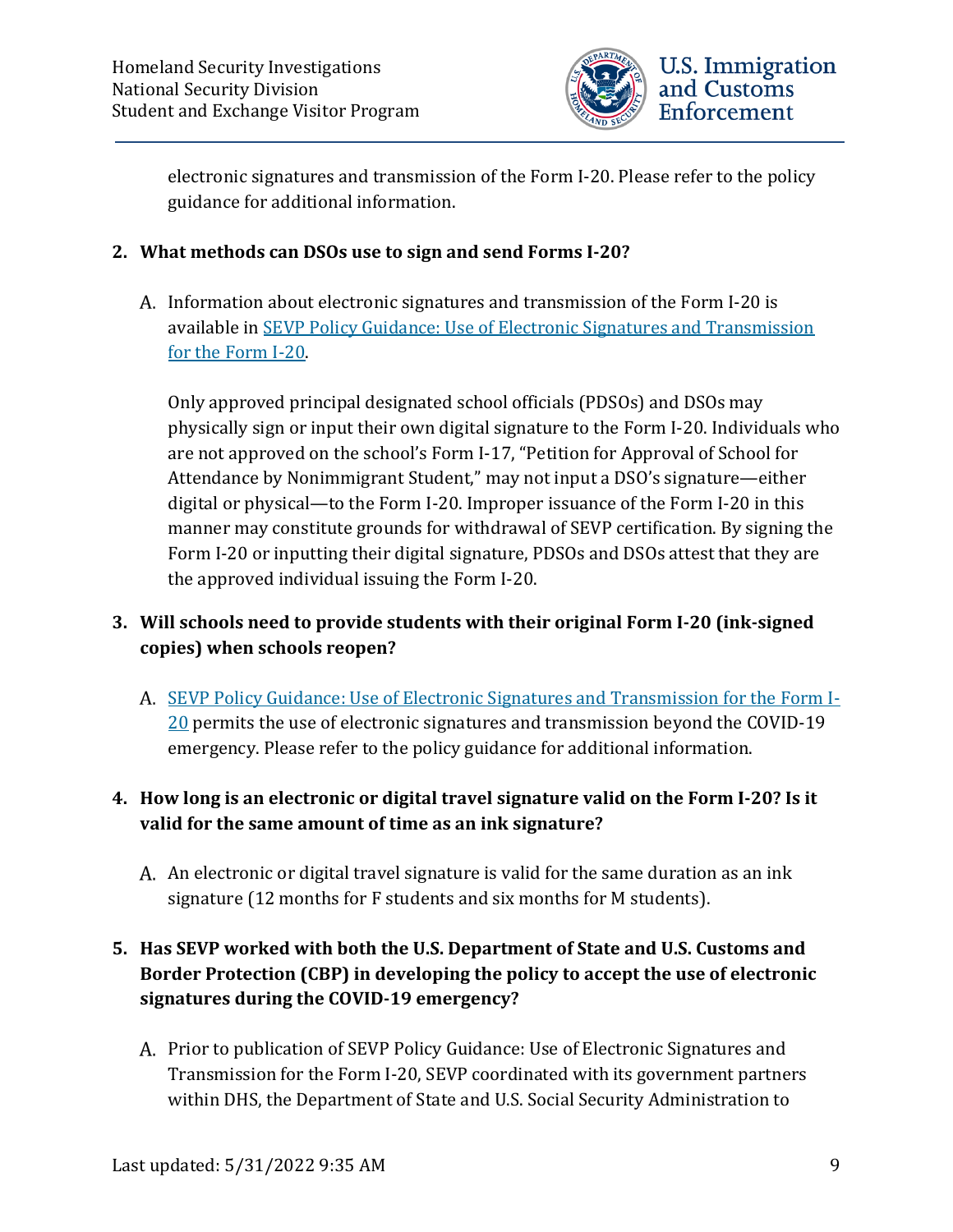

ensure continued acceptance of electronically signed Forms I-20. If a student or school official encounters an issue with a government partner accepting an electronically signed Form I-20 or has questions about this guidance, please contact the SEVP Response Center (SRC). SRC contact information is available at the end of this FAQ.

# <span id="page-9-0"></span>*I-901 SEVIS Fee*

#### **1. Due to COVID-19, if students are unable to enroll in the next session, can they transfer their I-901 SEVIS Fee payment to the next session?**

A. As long as students maintain the same SEVIS record, there is no need to transfer their I-901 SEVIS Fee payment. Students who are unable to enroll in the next session may defer their enrollment to the next available session.

Fee transfers are available for F and M students who have already paid the I-901 SEVIS Fee and who:

- Reapply for a visa within 12 months of the date of their initial I-901 SEVIS Fee payment or
- Are from a Visa Waiver Program country and reapply for status as a student at the port of entry within 12 months of the date of their initial I-901 SEVIS Fee payment.

Refer to the [I-901 SEVIS Fee Frequently Asked Questions](https://www.ice.gov/sevis/i901/faq#_Toc81222150) on [ICE.gov/SEVP](http://www.ice.gov/SEVP) for additional information about reapplying fees.

# <span id="page-9-1"></span>*Full course of study requirements and online learning*

- **1. Our school has switched to fully online instruction but not all courses will be offered; some courses will be canceled due to inability to deliver via online means. Will students be excused from meeting full course of study requirements if the classes they need are not being offered?**
	- Yes, full course of study requirements can be waived as a direct result of the impact from COVID-19. This information should be reported in a school's procedural change documents submitted to SEVP, as described i[n Broadcast Message: COVID-](https://www.ice.gov/sites/default/files/documents/Document/2020/Coronavirus%20Guidance_3.13.20.pdf)[19 and Potential Procedural Adaptations for F and M Nonimmigrant Students.](https://www.ice.gov/sites/default/files/documents/Document/2020/Coronavirus%20Guidance_3.13.20.pdf) If this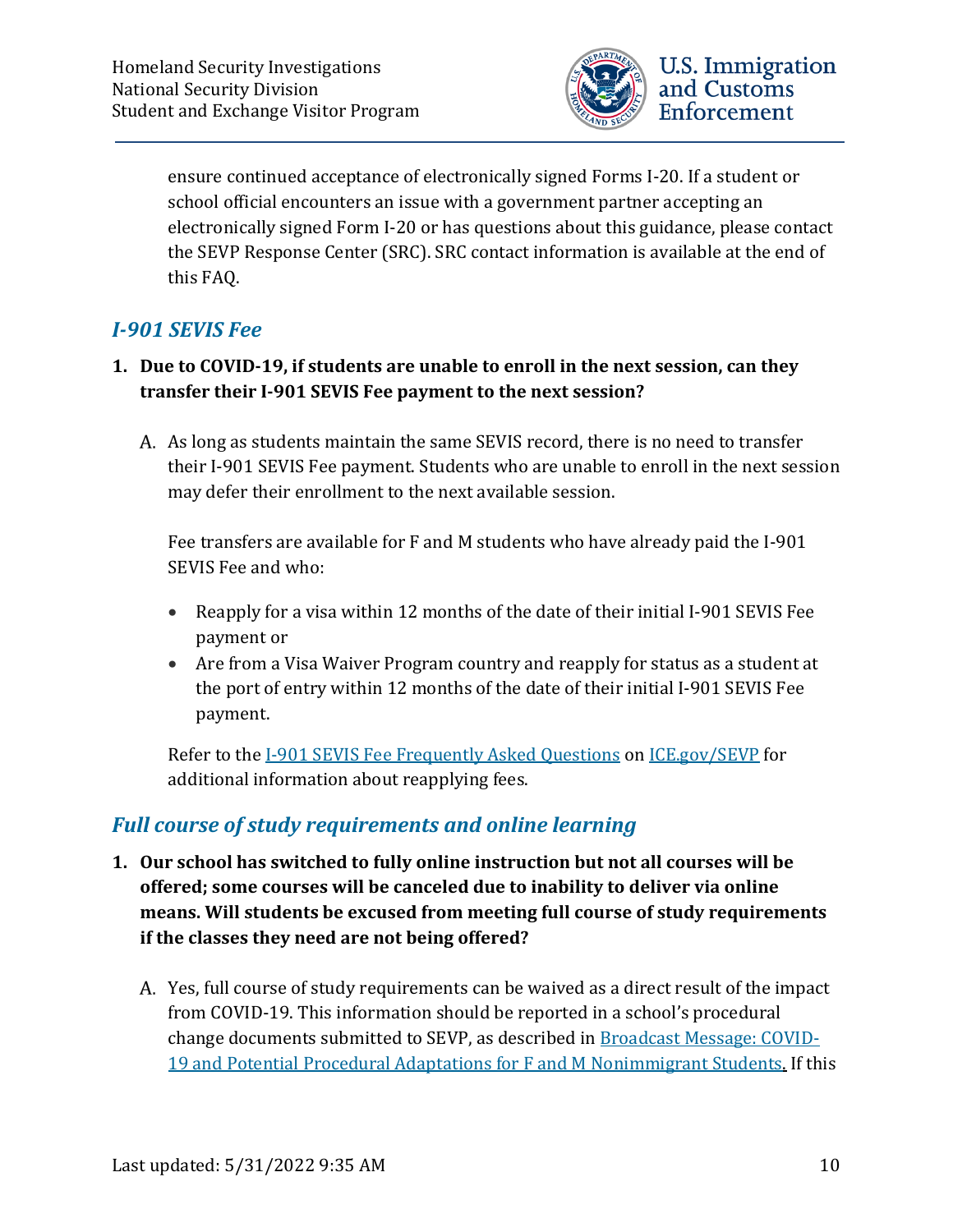

is a material change to previously submitted documents, schools should resubmit those documents as part of their submission to SEVP.

However, as outlined herein, nonimmigrant students in new or Initial status after March 9, 2020 will not be able to enter the United States to enroll in a U.S. school as a nonimmigrant student to pursue a full course of study that is 100 percent online.

## **2. If students wish to drop courses due to dissatisfaction with online courses not providing the same level of instruction, can a school submit a procedural change plan that allows this and keep the students' SEVIS records Active?**

A. No, students should maintain a full course of study to the extent possible. If a student is unwilling to take online courses or participate in other alternate forms of study as provided in the school's procedural adaptation plan to SEVP, they should request a temporary absence and be terminated for Authorized Early Withdrawal.

If a school is not offering a full course of study because of COVID-related limitations, it is permissible to have students take whatever courses are being offered or request temporary leave. However, if a student is simply unwilling to take a full course of study because it is only offered online, they should request a temporary absence.

# **3. SEVP has indicated full course of study requirements can be adjusted due to COVID-19. If class cancellations impact any student's ability to maintain a full course load, do DSOs have to authorize a reduced course load in SEVIS?**

A. No, schools should not use the reduced course load functionality in SEVIS for students taking less than a full course of study due to limitations in providing classes or educational content as a result of COVID-19. Full course of study requirements can be waived as a direct result of the impact from COVID-19. If a student simply chooses not to participate in the alternative learning options available, they should seek a temporary absence.

#### **4. Should DSOs authorize F or M students for a medical reduced course load due to impacts from COVID-19?**

A. A medical reduced course load may be appropriate for students who contract an illness due to COVID-19 or another condition and cannot maintain a full course load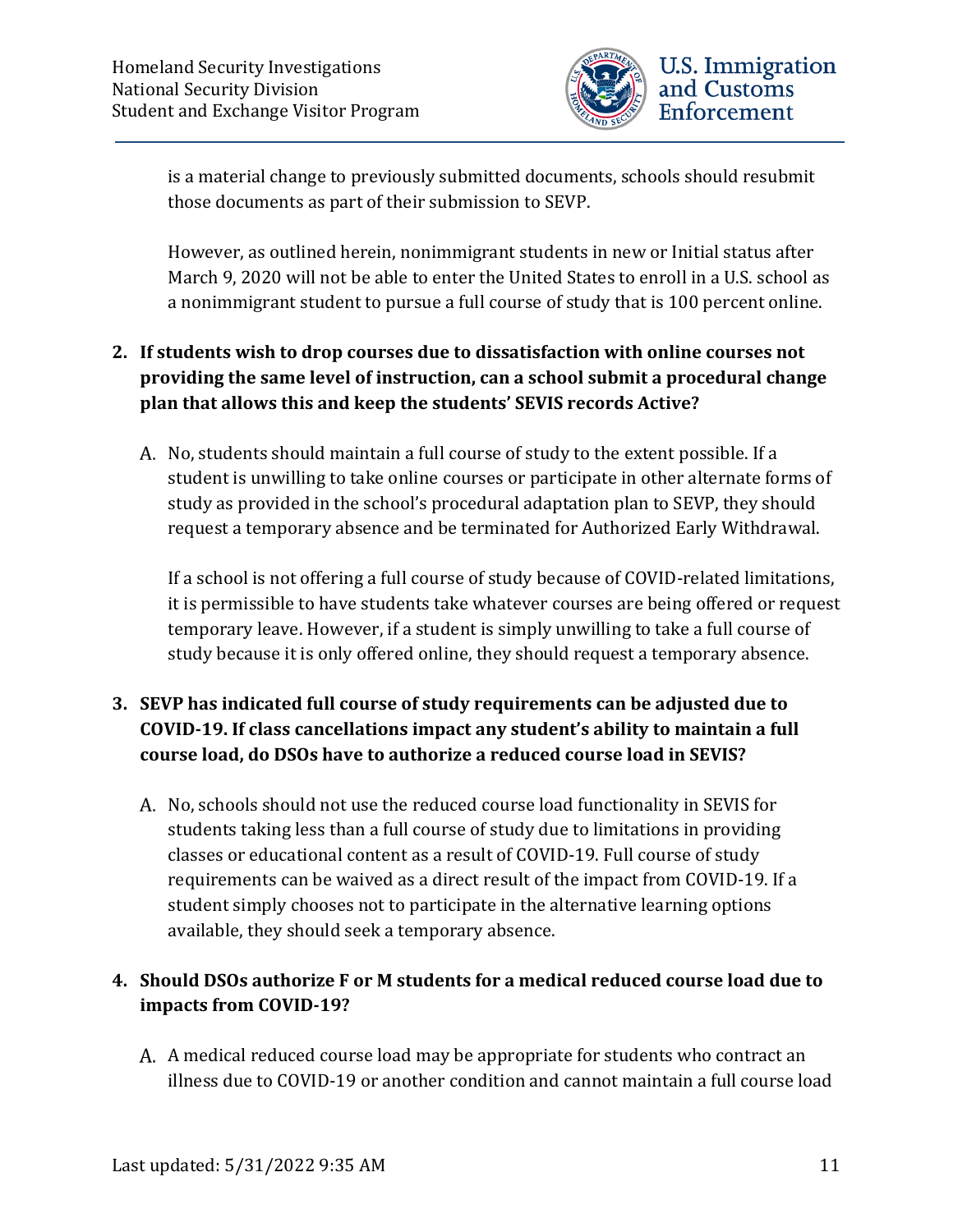

or their school's authorized reduced course load as submitted to SEVP in its operational change plan.

As a reminder, for the duration of the COVID-19 emergency, schools may enroll F or M students at less than a full course load, provided the school has submitted this information to SEVP as part of its operational change plan.

Students may also choose to take a temporary absence if they do not want to participate in their school's alternative educational plans as provided in the school's operational change plan.

# <span id="page-11-0"></span>*Employment*

- **1. Many students' on-campus employment opportunities are now being conducted remotely while campuses are closed or students are able to perform their work duties from home. Can F students engage in remote work for on-campus employment?**
	- If the current on-campus employment opportunity has transitioned to remote work or the employment can be done through remote means, students may continue to engage in on-campus employment remotely. Schools should be able to explain how the students are providing services associated with the employment while not at the location of the employer.

#### **2. Can students engaged in OPT and the science, technology, engineering and mathematics (STEM) OPT extension work remotely when appropriate and permitted by the employer? If so, do they need to submit an updated Form I-983?**

A. Students currently participating in OPT, including STEM OPT, may work remotely if their employer has an office outside of the United States or the employer can assess student engagement using electronic means. Students participating in STEM OPT do not need to submit an updated Form I-983 to report remote work. However, requirements to submit an updated Form I-983 for other changes remain in effect. See *8 CFR 214.2(f)(10)(ii)(C)(9)(ii*) for additional information.

#### **3. Can students with proper authorization participate in curricular practical training (CPT) while they are abroad?**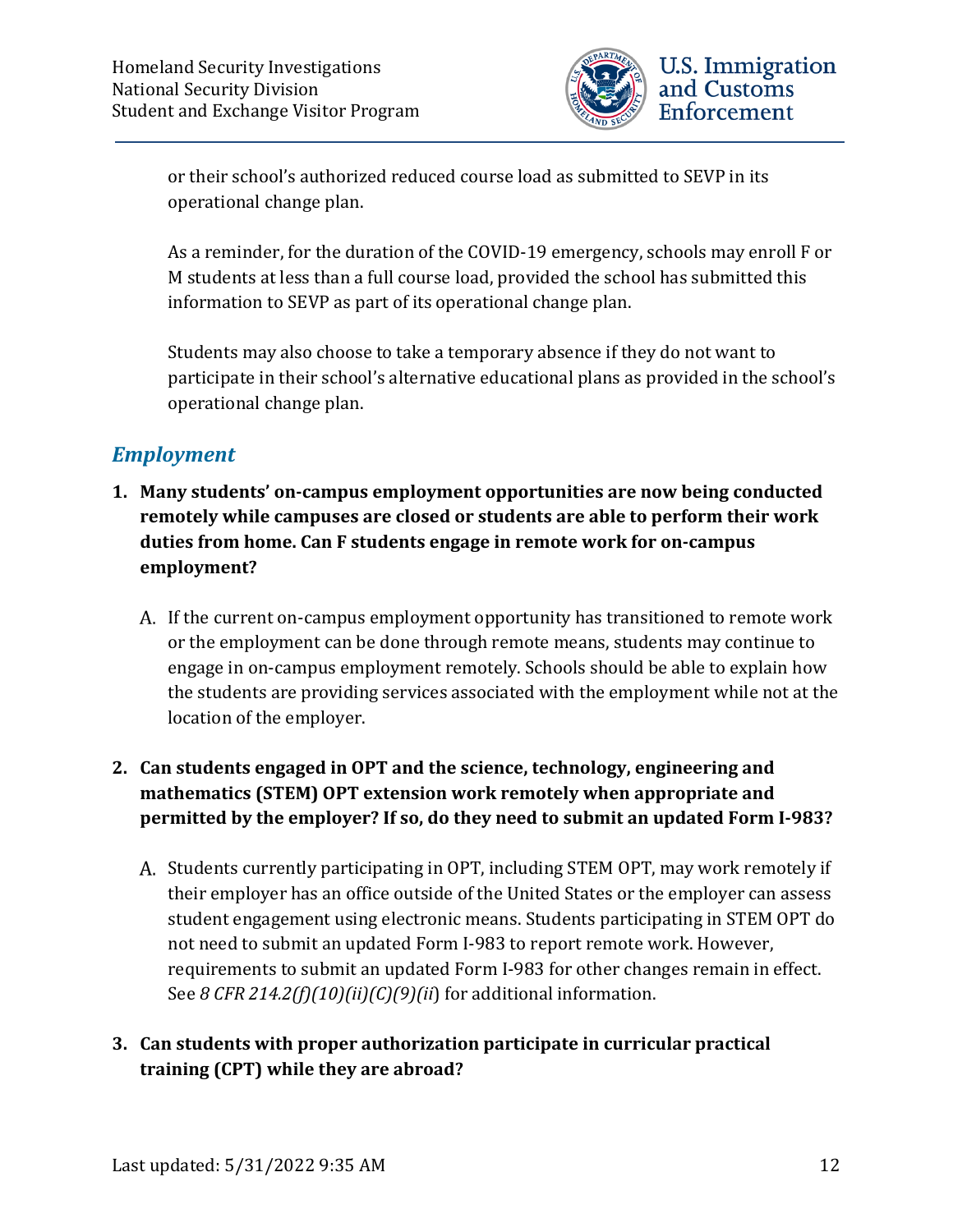

- A. Students may engage in CPT during their time abroad, provided:
	- They are enrolled in a program of study in which CPT is integral to the program of study;
	- Their DSO authorized CPT in advance of the CPT start date; and
	- Either the employer has an office outside the United States or the employer can assess student engagement and attainment of learning objectives electronically.

As noted in SEVP's March 13, 2020, [COVID-19: Guidance for SEVP Stakeholders,](https://www.ice.gov/sites/default/files/documents/Document/2020/Coronavirus%20Guidance_3.13.20.pdf) this enrollment may be online. All other requirements at *8 CFR 214.2(f)(10)(i)* still apply.

#### **4. Does time spent studying outside of the United States during the COVID-19 emergency count toward the one-year requirement for CPT and OPT?**

An F student accrues eligibility for practical training whether they are inside or outside of the United States during the COVID-19 emergency if the student is in Active status in SEVIS and meets the requirements of their school's procedural change plans submitted to SEVP.

## **5. Universities that moved to online courses have allowed students to travel to their home country to complete their studies. Will this international travel alter the student's OPT/CPT and Social Security number (SSN) status?**

DHS is evaluating these issues and may issue additional guidance. In the meantime, since USCIS adjudicates OPT employment authorization requests, SEVP recommends reaching out to USCIS for further guidance.

Students may engage in CPT during their time abroad, provided they are enrolled in a program of study of which the CPT is an integral component, the DSO has authorized the CPT in advance, and either the employer has an office outside the United States or the employer has a means to assess student engagement and attainment of learning objectives. As noted in SEVP's March 13, 2020, COVID-19: [Guidance for SEVP Stakeholders,](https://www.ice.gov/sites/default/files/documents/Document/2020/Coronavirus%20Guidance_3.13.20.pdf) this enrollment may be online. All other requirements at *8 CFR 214.2(f)(10)(i)* still apply.

For questions regarding SSNs, SEVP recommends reaching out to the [Social Security](https://www.ssa.gov/) [Administration.](https://www.ssa.gov/)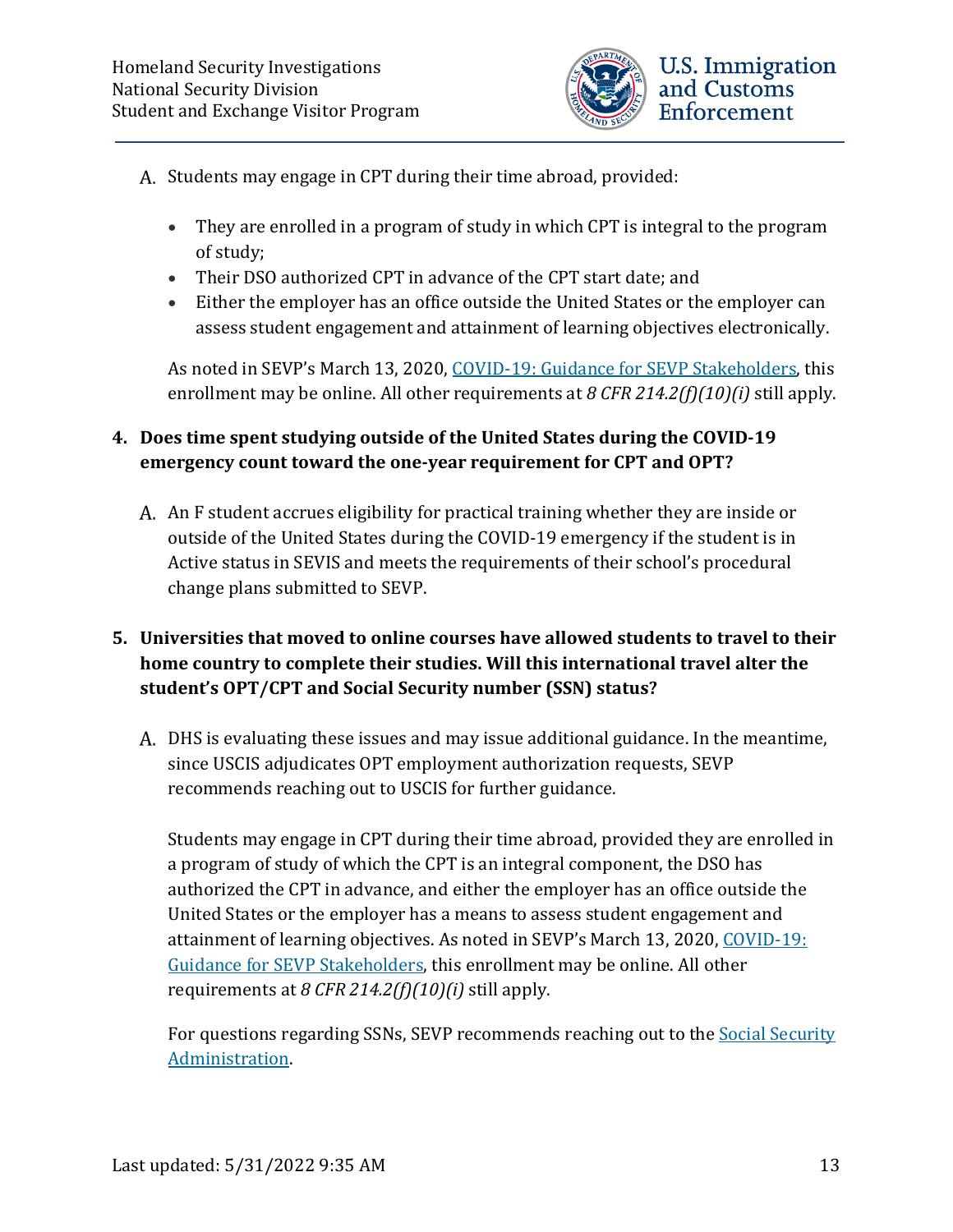

#### **6. Due to COVID-19, what is SEVP's advice to students who want to apply for OPT? Is there any chance that students would be able to apply for post-completion OPT from outside the United States?**

DHS is evaluating these issues and may issue additional guidance. In the meantime, since USCIS adjudicates OPT employment authorization requests, SEVP recommends reaching out to USCIS for further guidance.

# **7. Can students apply for OPT while outside of the United States by filing a Form I-765, "Application for Employment Authorization," from abroad?**

A. SEVP understands stakeholder concerns about the need for guidance. As the COVID-19 emergency continues, the program will continue to develop guidance on significant issues and publish it at *ICE.gov/Coronavirus*. SEVP is collaborating with interagency components on these issues, including USCIS, CBP and the Department of State.

The request presented in this question is primarily for consideration by USCIS, which adjudicates Forms I-765. SEVP is willing to cooperate in implementing such procedures so long as they are reviewed and approved as part of the DHS response to the COVID-19 crisis.

#### **8. Must students cease engaging in OPT if they are now working fewer than 20 hours a week due to the economic impacts of COVID-19?**

A. For the duration of the COVID-19 emergency, SEVP considers students who are working in their OPT opportunities fewer than 20 hours a week as engaged in OPT.

#### **9. Should DSOs with students on OPT update the students' employer addresses in SEVIS with their remote work address? For students participating in the STEM extension, do their Forms I-983, "Training Plan for STEM OPT Students," need to be updated with their remote work address?**

A. No. DSOs should not update the employer address information in SEVIS nor on the Form I-983 for students working remotely.

# **10.Will there be an extension or suspension of the 90-day/150-day allowed period of unemployment for OPT and STEM OPT during the COVID-19 emergency?**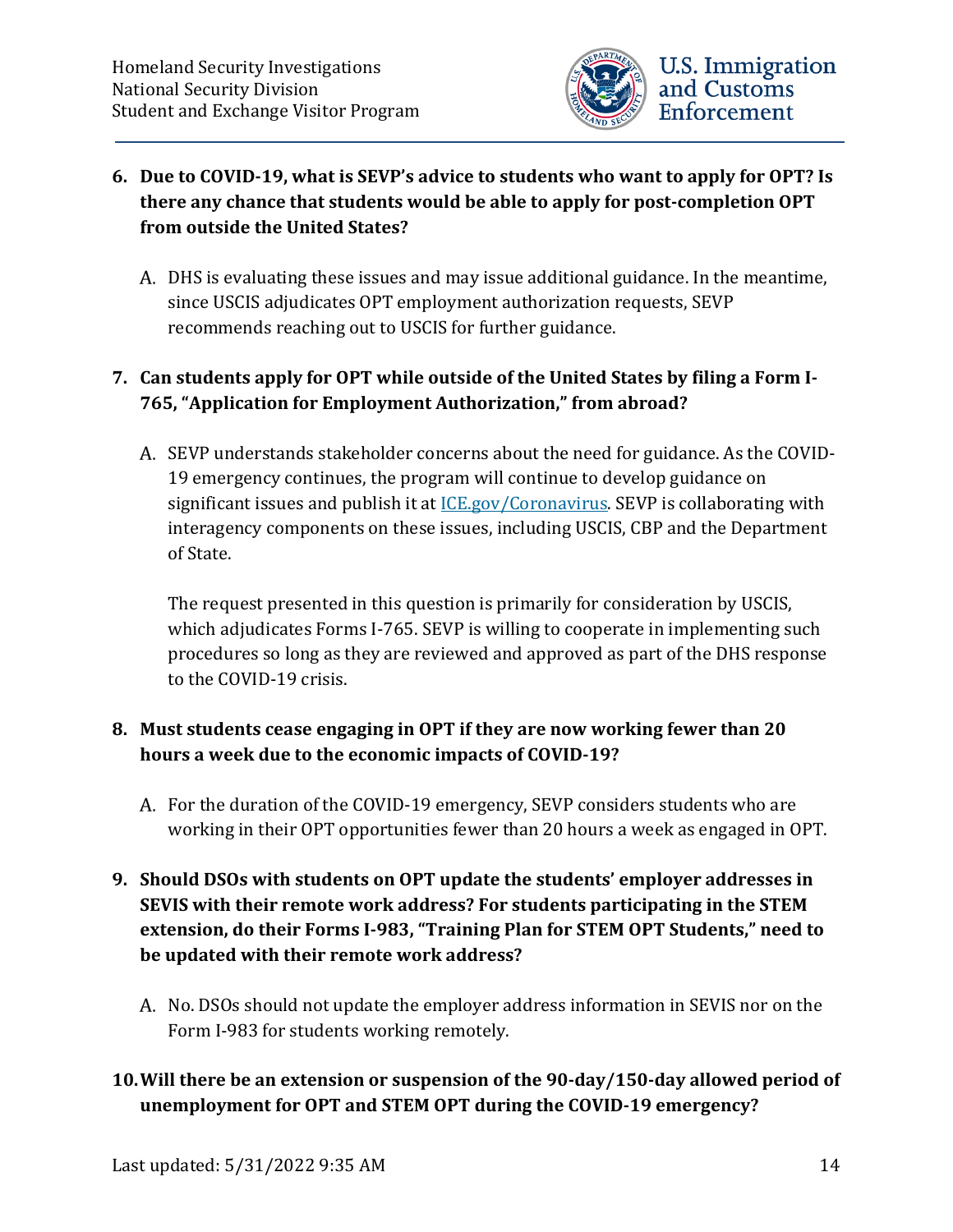

DHS is evaluating this issue but has not yet determined whether to implement a specific exemption for exceeding the regulatory limits for unemployment of 90 days for OPT and 150 days for STEM OPT.

#### **11.Can F and M students who were previously employed and are now unemployed due to COVID-19 apply for unemployment benefits?**

A. Students who are unemployed due to COVID-19 should contact their local or state employment agency for more information.

# <span id="page-14-0"></span>*Volunteering*

- **1. Do F and M students need employment authorization to volunteer as part of COVID-19 relief efforts?**
	- A. No, F and M students who work without wages, taxable compensation or other remuneration are considered volunteers and are not required to obtain an employment authorization document.

# <span id="page-14-1"></span>*Student transfer*

- **1. How will the five-month rule apply to student transfers?**
	- The five-month rule related to student transfers will not apply to students affected by COVID-19. For transfer students that exceed the five-month period, DSOs should contact the SRC for a data fix. SRC contact information is available at the end of this FAQ.
- **2. How should DSOs handle the SEVIS records of transfer students? Can DSOs complete a transfer in SEVIS for students who are outside the United States in Initial transfer status and could enroll and begin study at the transfer-in school remotely?**
	- For students outside the United States who are currently in Initial status in SEVIS with an "I-20 Issue Reason" of transfer, schools should keep their SEVIS records in Initial status and request a data fix when these students are ready to re-enter the United States to begin study.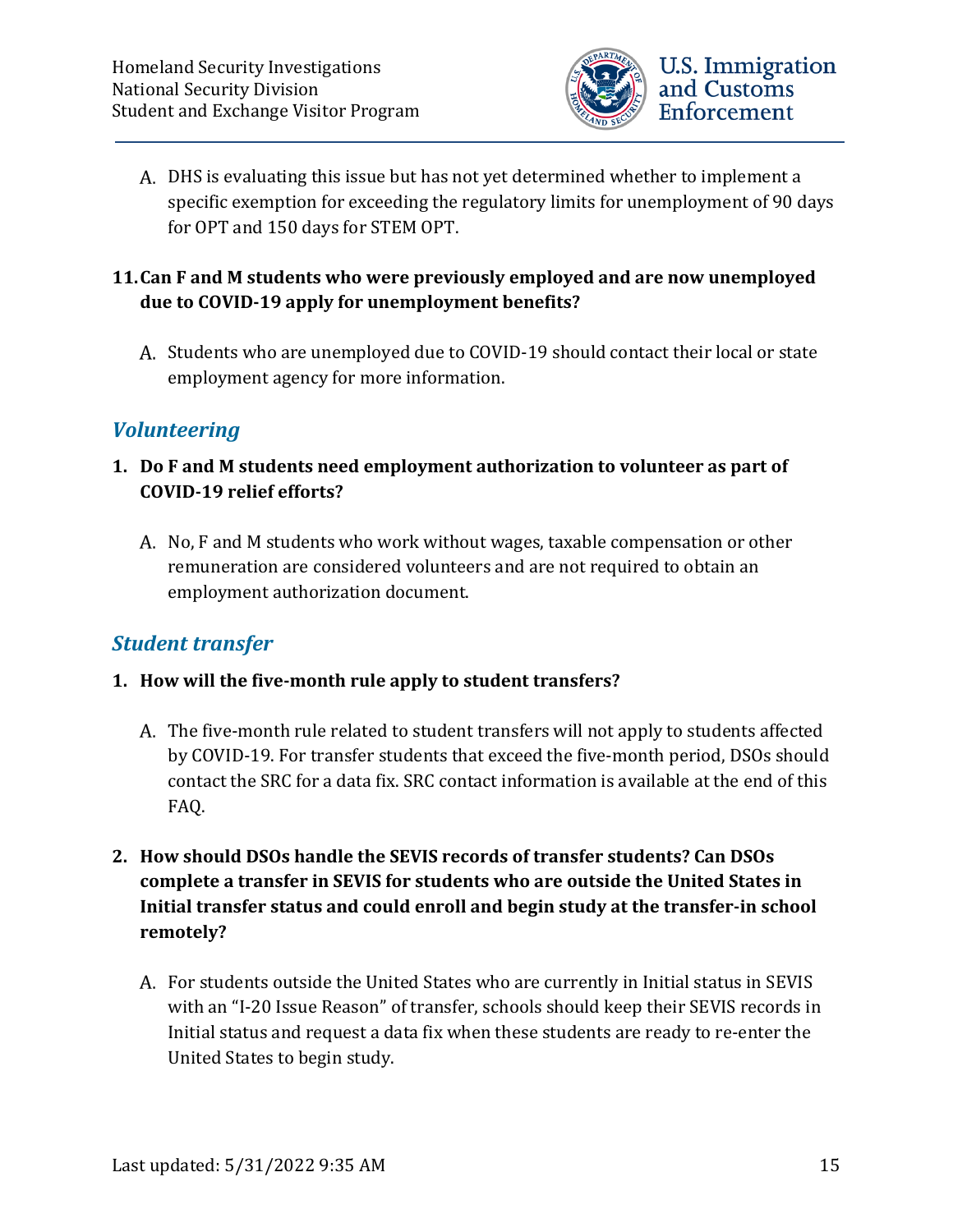

SEVP's temporary guidance does not permit students in Initial status in SEVIS to begin a new program remotely. SEVP continues to monitor the situation and may update its guidance if school closures and alternative learning procedures remain necessary in fall 2022.

Transfer students inside the United States must report to a DSO at their transfer-in school in person or using electronic means within 15 days of their program start date (*8 CFR 214.2(f)(8)(ii)(C)*). The DSO must complete the transfer process and register the student as Active in SEVIS. Students should follow the guidelines the school provides to all its F and M students related to COVID-19.

#### **3. DSOs are unable to defer the start date for a transfer record in SEVIS. Should DSOs be requesting a data fix for each individual case?**

Yes, DSOs should request a data fix through SRC for each case when a student is ready to re-enter the United States to continue their course of study, including engaging in practical training. SRC contact information is available at the end of the FAQ.

# <span id="page-15-0"></span>*Travel*

- **1. Will F and M students be able to return to the United States if they are continuing their studies outside of the country as a result of COVID-19?**
	- A. Students who continue to make normal progress in their course of study remain eligible for admission into the United States. However, because of the changing array of travel restrictions, students should refer to their local U.S. embassy's website through the [U.S. Department of State](https://travel.state.gov/content/travel/en/traveladvisories/ea/covid-19-information.html#_blank) for any updates about visa issuance. Also, the [DHS](https://www.dhs.gov/) and [Centers for Disease Control and Prevention](https://www.cdc.gov/coronavirus/2019-ncov/travelers/index.html) (CDC) websites provide information about current travel restrictions to the United States.

## **2. Is there a time frame for when students are expected to return to the United States once the COVID-19 emergency is over and schools have resumed normal operations?**

A. Dependent on their school's return to normal operations and any continuing travel restrictions, students should seek to return to the United States within 30 days of the next available session start date. SEVP also anticipates providing additional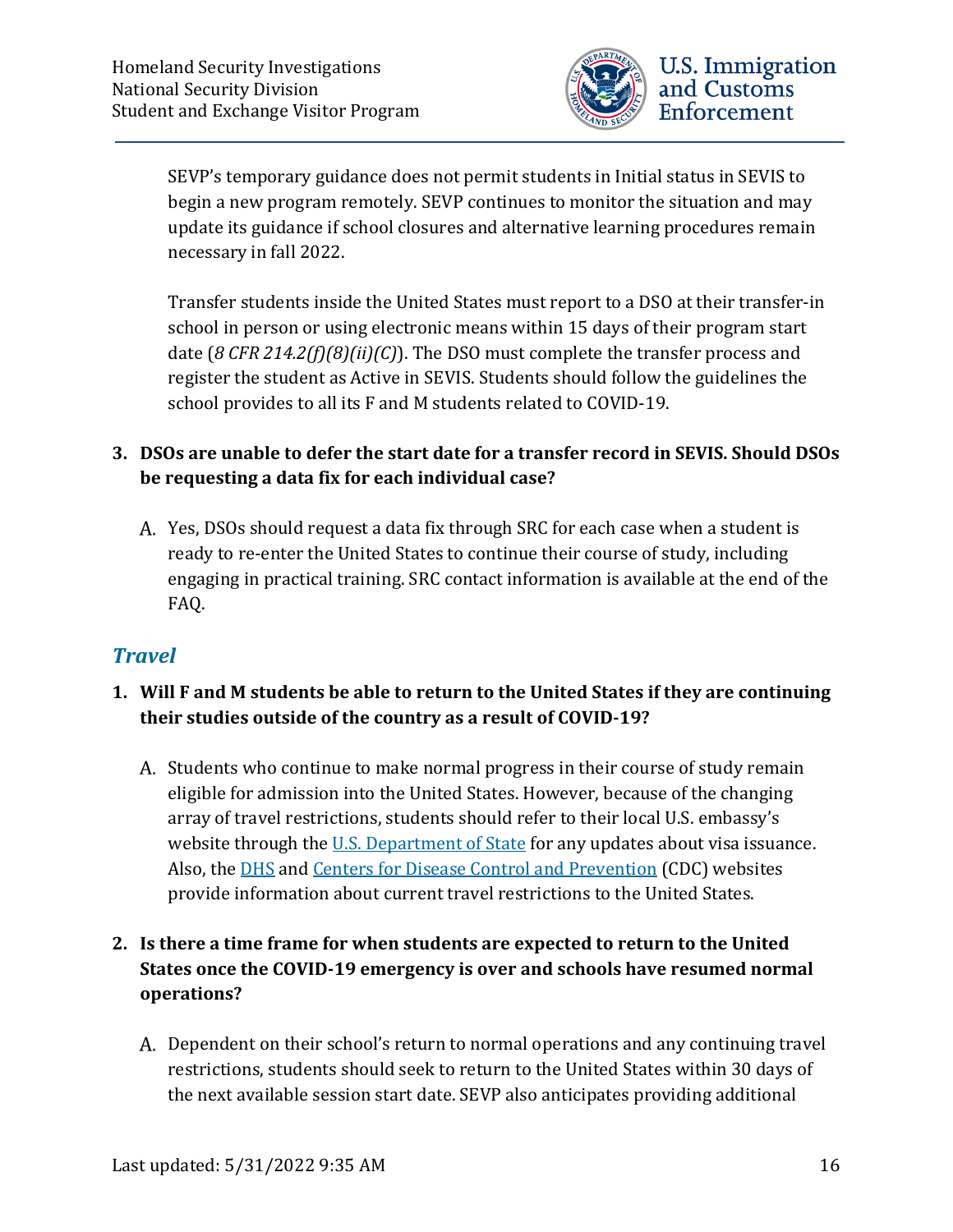

guidance after the COVID-19 emergency ends regarding a school's return to normal operations.

- **3. If students remain in the United States due to COVID-19 and their passports expire, what do they need to do to renew them?**
	- A. Students in this situation should contact their country's embassy or consulate to identify options for passport extension or renewal. If students decide to depart the United States, they will not be eligible to apply for readmission until they renew their passport.
- **4. Is there any flexibility in extending grace periods for students who have been unable to depart the United States after completing their programs due to travel restrictions? Will there be any changes to SEVIS to allow for such extensions?**
	- This is a complex issue that SEVP is addressing within the larger context of the DHS response to the COVID-19 emergency. Amending SEVIS database functionality is a complex undertaking and would have to be prioritized among the many other scheduled improvements that SEVP is making to the system to enhance efficiency and functionality.
- **5. What should students do if they need to return home within 60 days after completing their program of study, but their travel plans are complicated by a lack of commercially available flights or their country currently prohibits all inbound travel?**
	- A. SEVP recognizes that some students may find it difficult to return home during the COVID-19 emergency because of diminished travel options. Students in this situation are encouraged to communicate with their DSO for guidance and to assess options for alternative study arrangements such as online classes during this time. DSOs should document in the student's record any material information related to a student's inability to leave the country due to COVID-19.

# <span id="page-16-0"></span>*Form I-515A*

**1. Our school submitted the information requested on a Form I-515A, "Notice to Student or Exchange Visitor," to SEVP. However, the school has since temporarily**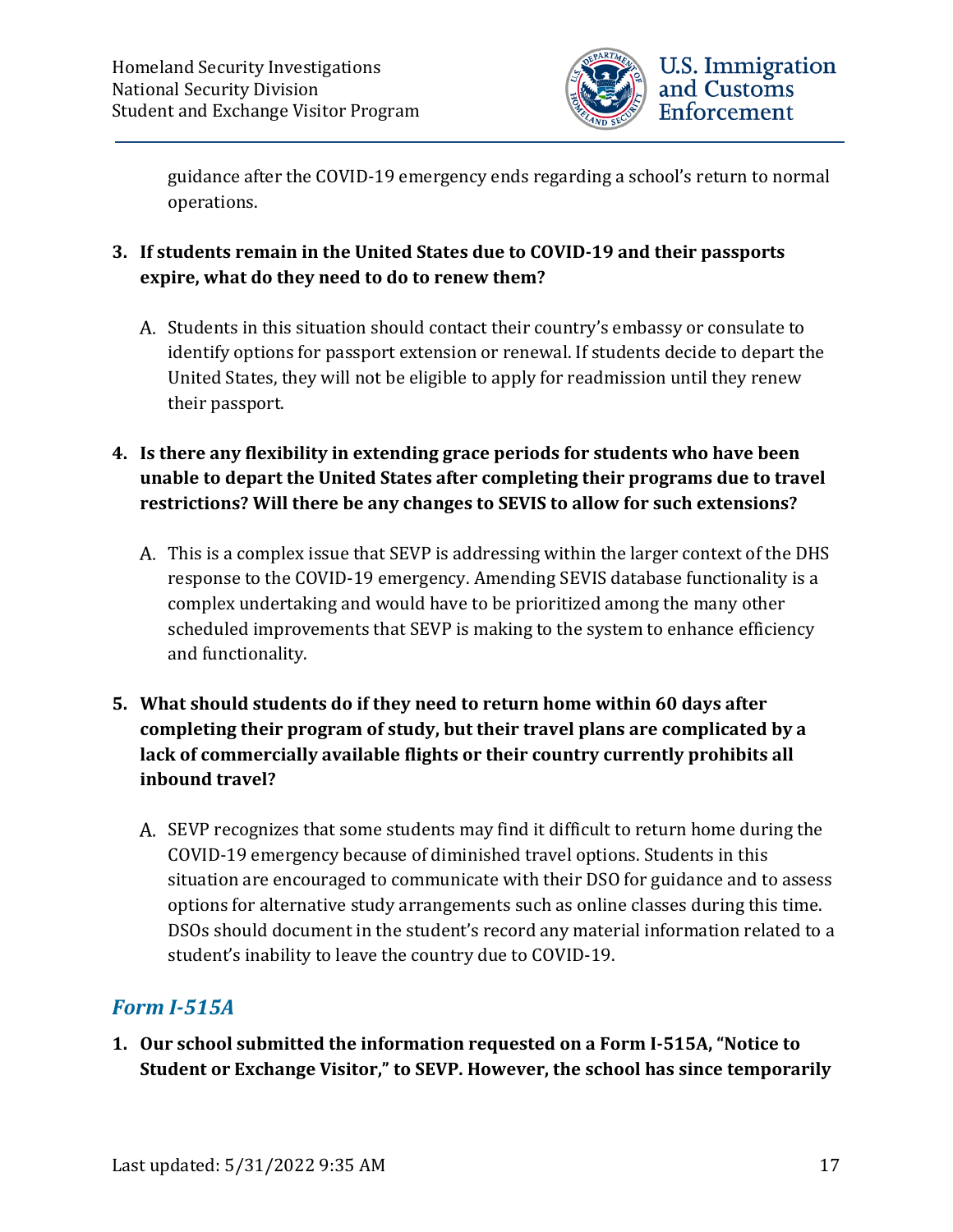

#### **closed and school officials are unable to access their offices to receive responses from SEVP via mail. Does this jeopardize our students' nonimmigrant status?**

F or M students who receive Forms I-515A will not be adversely affected by delays resulting from COVID-19. SEVP will provide flexibility on any subsequently delayed processing deadlines.

# <span id="page-17-0"></span>*M students*

- **1. What should M students do in cases where most of their classes are hands-on and cannot be done remotely?**
	- A. M students may take online or remote classes as determined by their school. However, if the classes cannot be done remotely, students' records may remain in Active status and they may remain in the United States until the next session start date or until school operations return to normal, whichever occurs first.

Students should seek guidance from USCIS on extending their status if the program cannot be completed before the student's Admit Until Date as listed on their Form I-94. Students may remain in the United States with a timely and properly file[d Form](https://www.uscis.gov/i-539)  [I-539, "Application to Extend/Change Nonimmigrant Status,"](https://www.uscis.gov/i-539) while the application is pending with USCIS. Refer to USCIS' website on COVID-19 Delays in [Extension/Change of Status Filings](https://www.uscis.gov/news/alerts/covid-19-delays-extensionchange-status-filings) for additional information.

Students may also choose to seek termination of their SEVIS record for authorized early withdrawal and return to their program of study on a new, Initial Form I-20 after the COVID-19 emergency ends.

#### **2. An M school has had to cancel several weeks of school, which will push the term end date to a date still to be determined. What are the options for extending student visas?**

A. Students who have departed the United States or are currently outside the country with an expired visa or a visa that will expire prior to a return to their program of study should contact the Department of State for guidance.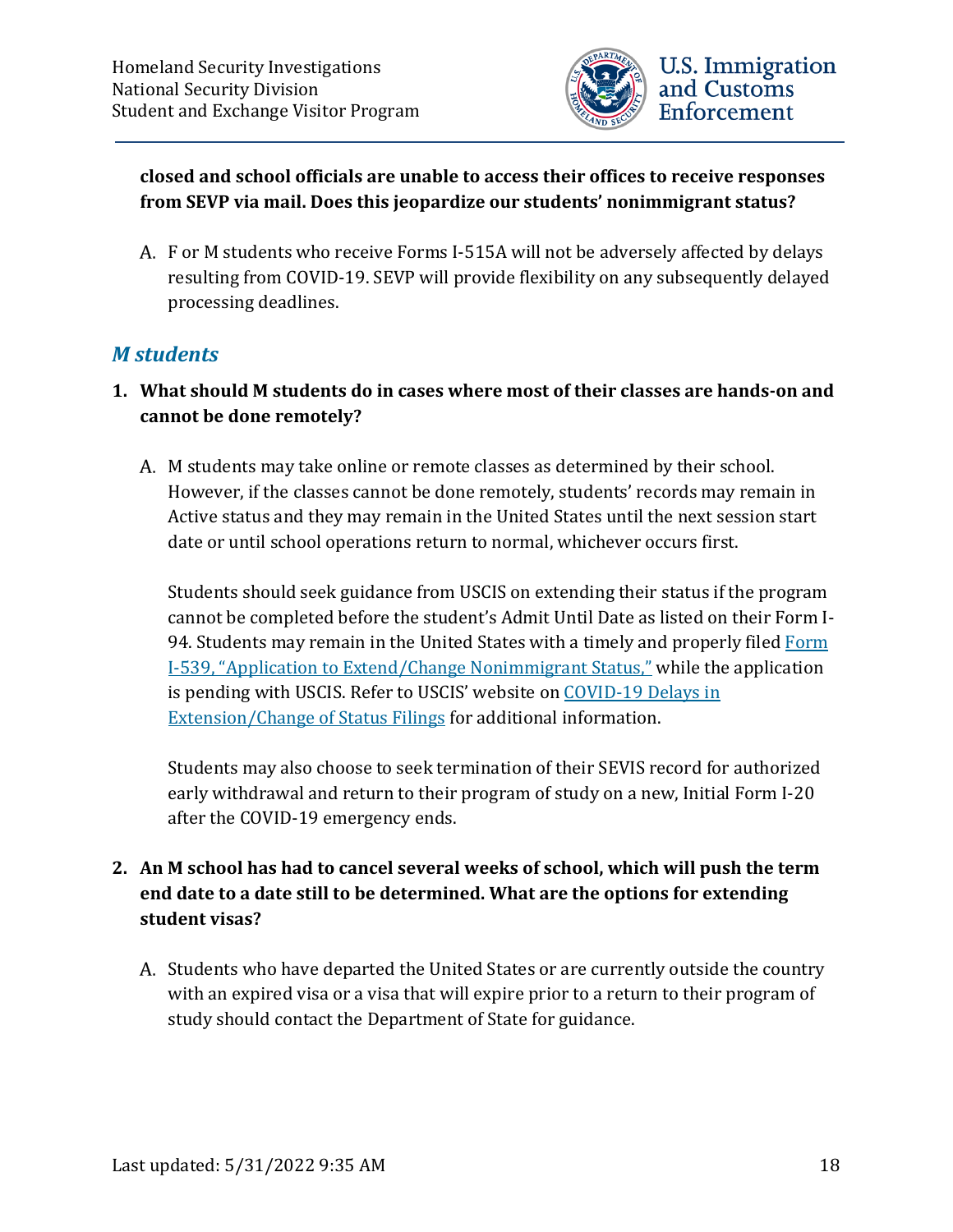

#### **3. How should schools process M-1 program extensions during the COVID-19 emergency?**

DSOs should continue to follow the standard process of having students apply for M-1 program extensions with USCIS using the Form I-539. An M student with a pending extension application submitted to USCIS at least 15 days but not more than 60 days prior to the program end date may remain in the United States until USCIS adjudicates the application.

#### **4. During the COVID-19 emergency, are M students eligible for a 15-day grace period after being terminated for Authorized Early Withdrawal?**

Yes, M students may have a 15-day grace period upon termination for Authorized Early Withdrawal during the COVID-19 emergency.

# <span id="page-18-0"></span>**SEVP-certified Schools**

# <span id="page-18-1"></span>*Reporting school changes*

#### **1. Do schools need to notify SEVP of procedural adaptations?**

Yes, schools need to notify SEVP of any procedural changes due to COVID-19 within 10 business days of the change. SEVP included notification instructions with guidance to SEVP-certified schools in [Broadcast Message: COVID-19 and Potential](https://www.ice.gov/doclib/sevis/pdf/bcm2003-01.pdf)  [Procedural Adaptations for F and M Nonimmigrant Students.](https://www.ice.gov/doclib/sevis/pdf/bcm2003-01.pdf) The program also posted an Optional COVID-19 [School Reporting Template](https://www.ice.gov/doclib/sevis/pdf/coronavirusSEVP_ReportingTemplate.pdf) that schools can use to report temporary procedural adaptations.

#### **2. How should schools report temporary procedural adaptations to SEVP?**

- A. SEVP included notification instructions with guidance to SEVP-certified schools in [Broadcast Message: COVID-19 and Potential Procedural Adaptations for F and M](https://www.ice.gov/doclib/sevis/pdf/bcm2003-01.pdf)  [Nonimmigrant Students.](https://www.ice.gov/doclib/sevis/pdf/bcm2003-01.pdf) The program also posted a[n Optional COVID-19 School](https://www.ice.gov/doclib/sevis/pdf/coronavirusSEVP_ReportingTemplate.pdf)  [Reporting Template](https://www.ice.gov/doclib/sevis/pdf/coronavirusSEVP_ReportingTemplate.pdf) that schools can use to report temporary procedural adaptations.
- **3. When must schools submit procedural adaptation documents to report on changes made in response to COVID-19?**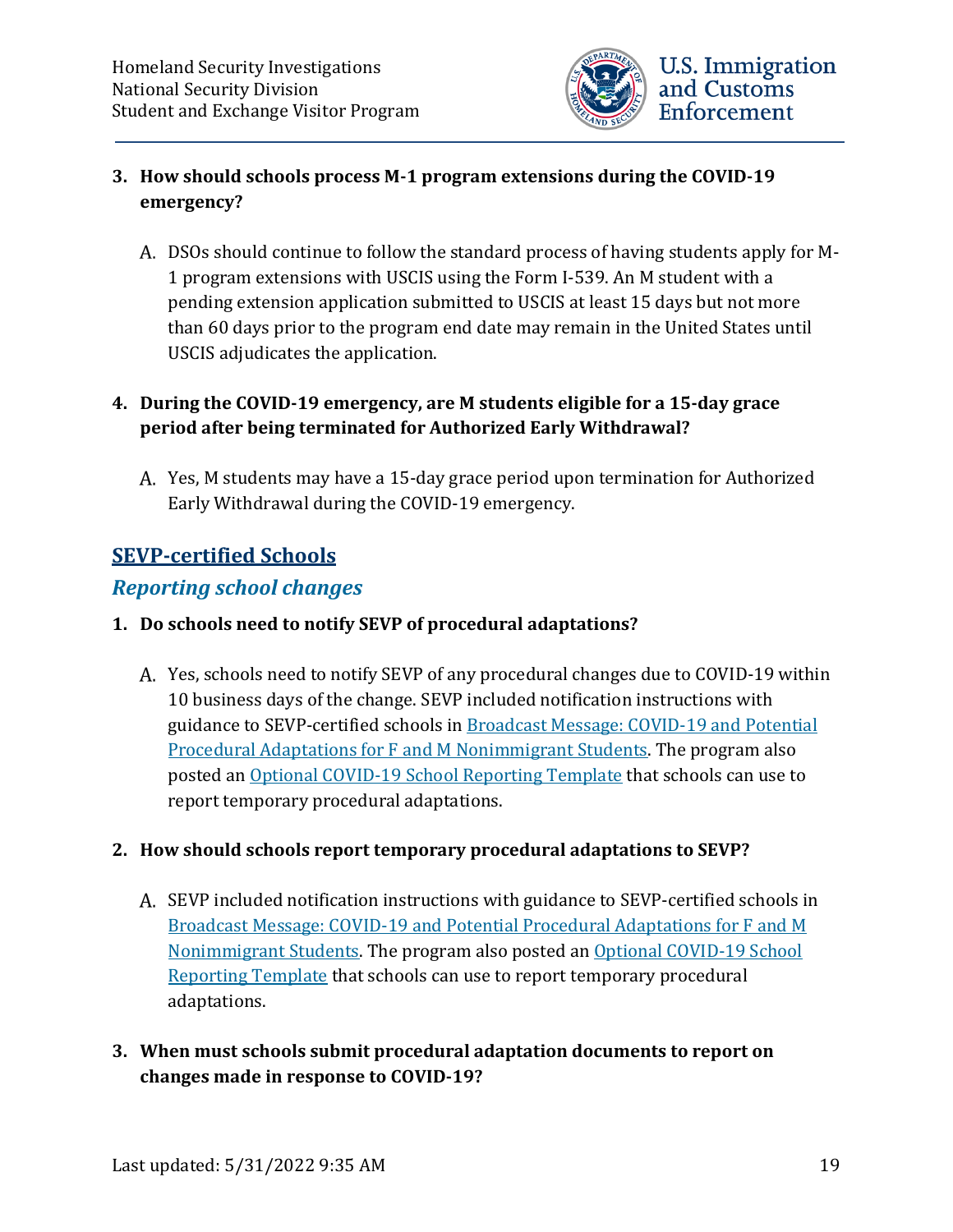

A. Schools must provide SEVP notice of procedural changes made in response to COVID-19 within 10 business days of the date of the decision to initiate the procedural change(s). SEVP requests this information as of the date of the decision to initiate the changes to ensure it maintains current and accurate information on how schools are adapting to COVID-19. Schools must report this information within 10 business days in accordance with *8 CFR 214.3(g)(1)* and *8 CFR 214.3(g)(2)(ii)(E)*.

If schools subsequently have material changes to previously submitted documents, they should resubmit those documents, following the instructions outlined in [Broadcast Message: COVID-19 and Potential Procedural Adaptations for F and M](https://www.ice.gov/doclib/sevis/pdf/bcm2003-01.pdf)  [Nonimmigrant Students.](https://www.ice.gov/doclib/sevis/pdf/bcm2003-01.pdf)

# **4. Are schools required to list all courses and majors that will be offered online or just the ones listed on the school's Form 1-17 as part of their report to SEVP?**

A. Schools should only list the programs of study that F and/or M students are enrolled in as part of their report to SEVP. This information will most likely be the same as the approved programs of study on the school's Form I-17 unless the school has identified certain programs that cannot be offered online.

For example, if a school is offering all courses that enroll F and/or M students—that is, all courses listed on the school's Form I-17—online, they should state this in their report to SEVP. Schools should refer to the [Optional COVID-19 Reporting Template](https://www.ice.gov/doclib/sevis/pdf/coronavirusSEVP_ReportingTemplate.pdf) for additional information.

# **5. Will schools receive confirmation or acknowledgment when SEVP receives their procedural adaptation documents? Is there any possibility that SEVP would deny or disapprove of a reported change by a school? If so, what happens in that instance?**

A. SEVP will send an email acknowledging receipt to each school that submits procedural change documents and add the submitted information to the school's file. However, given the significant number of changes being requested, SEVP is not going to respond to every submission in detail. If SEVP has concerns that the changes exceed permissible accommodations for COVID-19, it will contact the school for clarification or revision.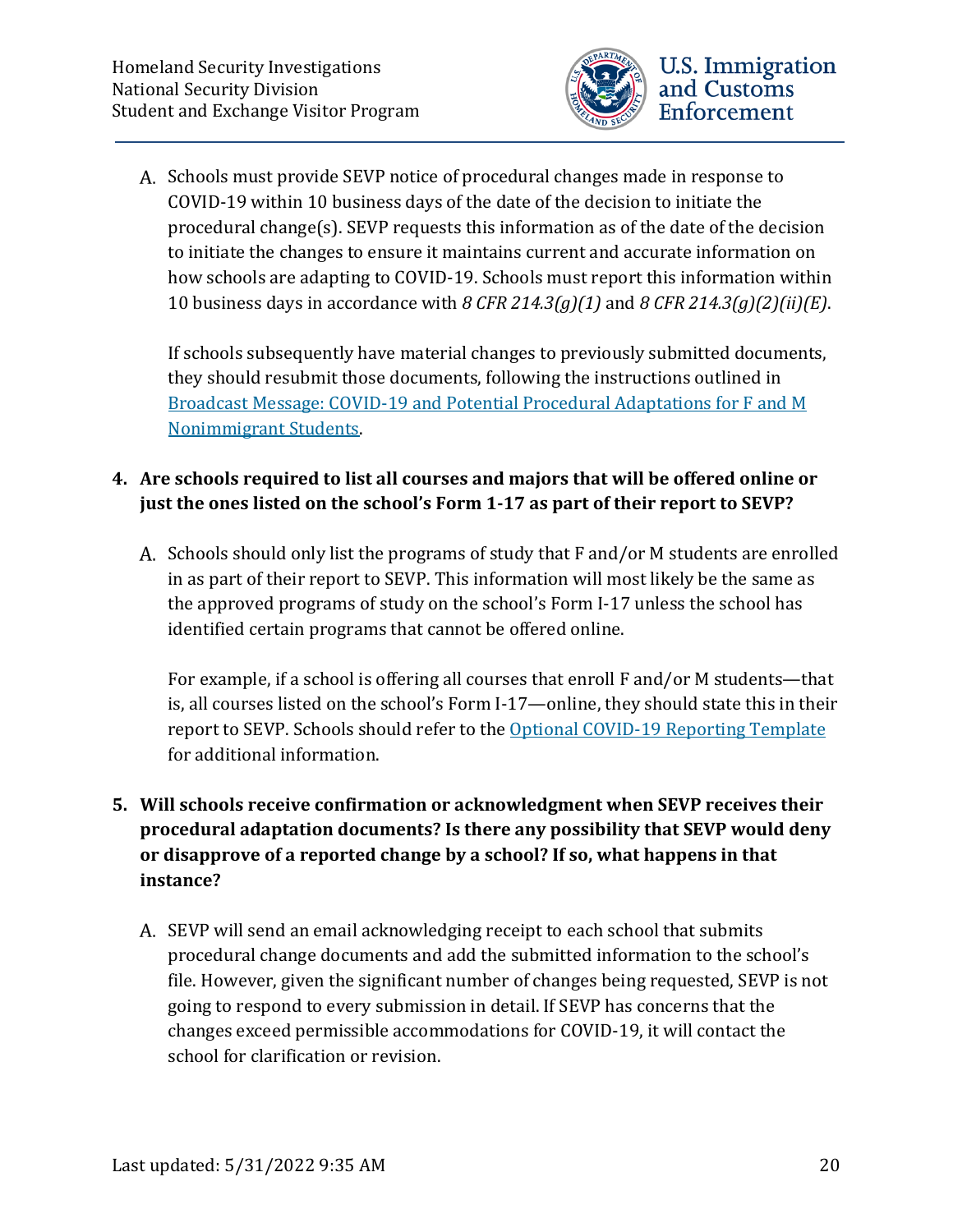

Remember, schools need to notify SEVP of any procedural changes due to COVID-19 within 10 business days of the change. SEVP included notification instructions with guidance to SEVP-certified schools in [Broadcast Message: COVID-19 and Potential](https://www.ice.gov/doclib/sevis/pdf/bcm2003-01.pdf)  [Procedural Adaptations for F and M Nonimmigrant Students.](https://www.ice.gov/doclib/sevis/pdf/bcm2003-01.pdf) The program also posted an Optional COVID-19 [School Reporting Template](https://www.ice.gov/doclib/sevis/pdf/coronavirusSEVP_ReportingTemplate.pdf) that schools can use to report temporary procedural adaptations.

#### **6. Do schools that currently have no F or M students enrolled need to send procedural adaptation documents to SEVP?**

A. No, only schools with F or M students currently enrolled need to submit procedural adaptation documents to SEVP.

# **7. Do schools that submitted procedural change plans for a previous session indicating alternative instruction procedures (including online-only classes) need to re-submit or re-affirm that they will be keeping the same alternative procedures during the 2022-23 academic year?**

A. No, if an SEVP-certified school has submitted an operational procedural plan detailing its alternative procedures, it does not need to resubmit the plan for the 2022-23 academic year unless the school has made substantive changes.

However, SEVP-certified schools that have not yet filed procedural change plans and will have active F or M students in programs for the 2022-23 academic year will need to submit a procedural change plan if there will be any substantive changes to existing procedures necessitated by COVID-19.

#### **8. How should schools handle PDSOs or DSOs who are furloughed? Must schools report this information to SEVP?**

An SEVP-certified school must have at least one PDSO assigned to each campus to enroll F and M students, maintain SEVP certification, respond to SEVP communications and provide recommendations to F and M students enrolled at the school regarding maintenance of nonimmigrant status (see *8 CFR 214.3(l)(1)(ii)* and *(iii))*.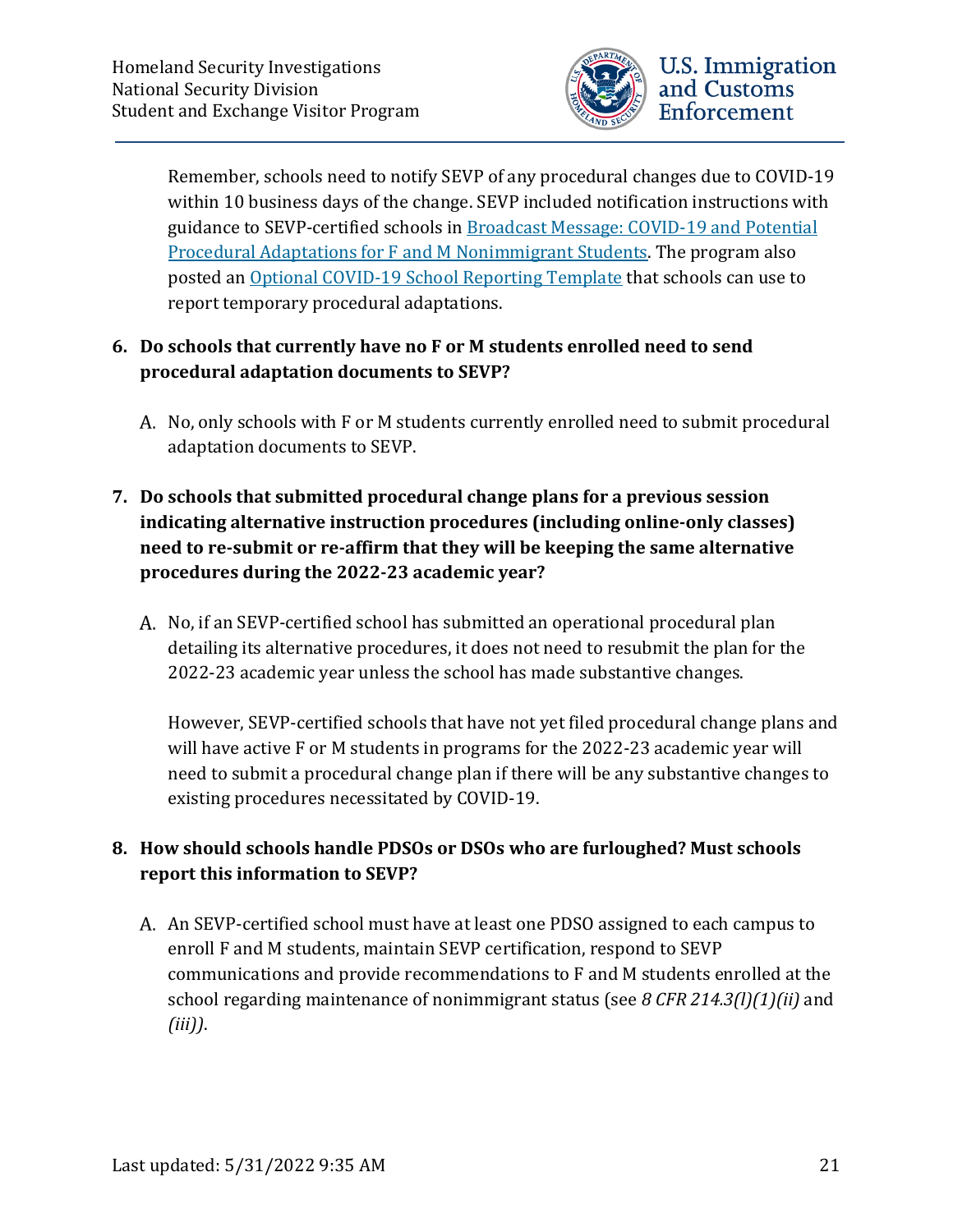

When an SEVP-certified school furloughs any of its DSOs, it must report that personnel change to SEVP within 21 days of the change (*8 CFR 214.3(f)(1) and (g)(2)(i); 8 CFR 214.3(l)(2)*).

If a certified school furloughs all its DSOs, the action is grounds for withdrawal of the school's SEVP certification (*8 CFR 214.4(a)(2)(xiii)*). The absence of DSOs also makes it impossible for schools to respond to SEVP requests and update records in SEVIS. Federal regulations state that failure to respond to an SEVP request constitutes a voluntary withdrawal of certification *(8 CFR 214.3(h)(3)(vii))*.

# <span id="page-21-0"></span>*School policies*

#### **1. As a result of COVID-19, our school is considering changing its grading policy for this term to pass/fail. Does this change impact our school's F or M students?**

A. No, this change should have no impact. Schools may change their grading policies as a direct result of COVID-19. This change does not need to be reported as part of a school's procedural adaptation plan to SEVP. However, schools should document any changes to their grading policies and be able to provide them to SEVP upon request, and schools should be able to verify that a student is making normal academic progress.

#### **2. May schools amend their admissions practices if they can no longer receive hard copies of transcripts from temporarily closed schools?**

Yes. If not in contradiction with directives of the school's state board of education, verifiable electronic submissions or copies of transcripts from schools are acceptable to SEVP. Such a modification to the school's admissions process does not need to be reported on the school's procedural adaptation plan. However, schools must be able to report these changes to SEVP upon request. Schools must have relevant student transcripts prior to issuing a student an initial Form I-20.

#### **3. What are the requirements for DSO duties during the COVID-19 emergency, particularly for closed schools?**

DSOs are expected to meet the regulatory requirements to continue to "provide recommendations to F and/or M students enrolled at the school regarding maintenance of nonimmigrant status and to support timely and complete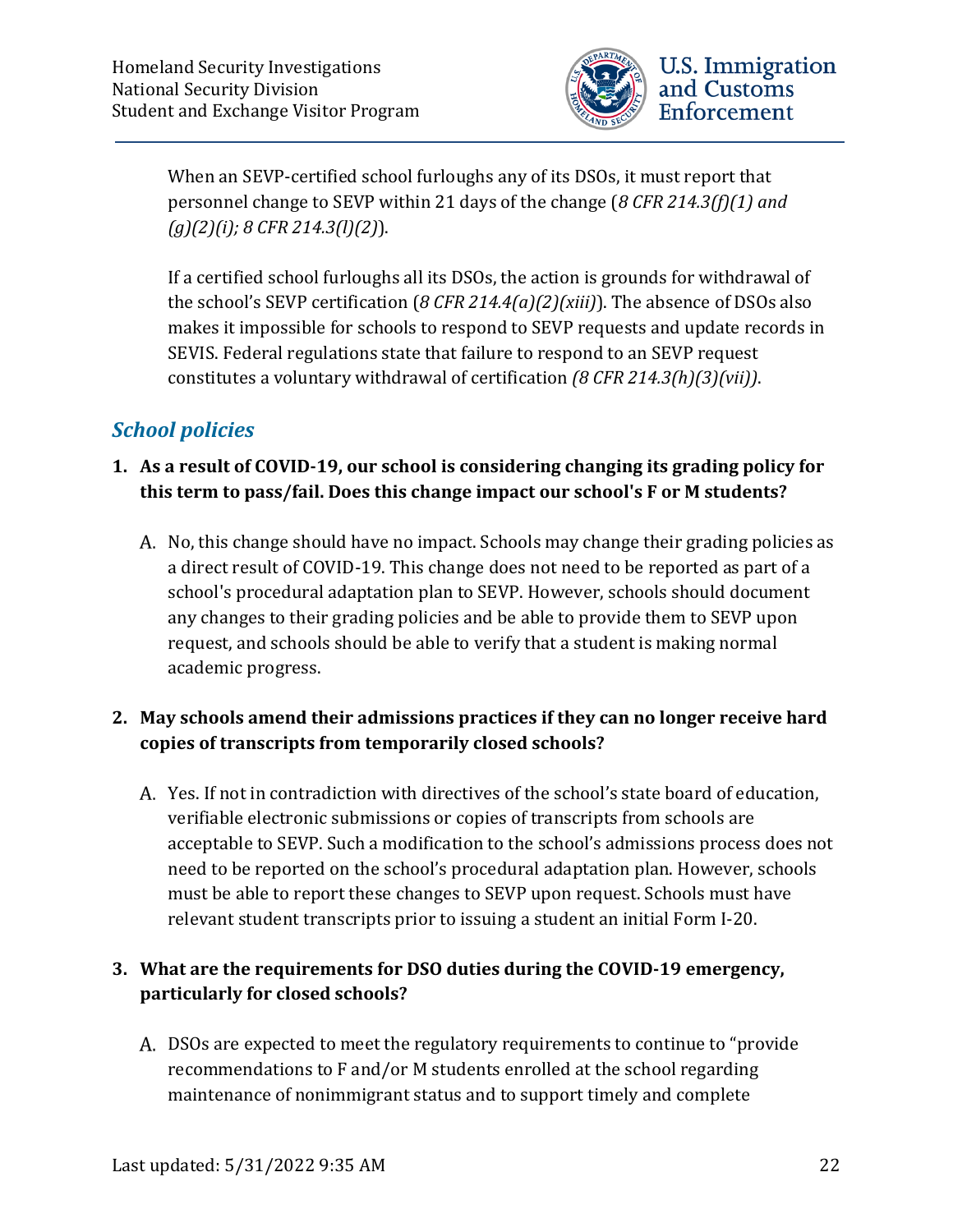

recordkeeping and reporting to DHS" (*8 CFR 214.3(l)(1)(iii)*). DSOs should have regular working hours during which students can access them and may provide DSO services to students via email or teleconference.

# <span id="page-22-0"></span>*Form I-17*

- **1. Can schools submit electronic signatures for school petitions requiring a signed Form I-17, including DSO updates?**
	- Yes, due to COVID-19, schools may email a digitally signed Form I-17 that contains a digitally reproduced copy of a physical signature or uses electronic signature software. DSOs may also continue to scan a Form I-17 containing an original wet signature and send it as an email attachment to SRC.

# <span id="page-22-1"></span>*M schools*

- **1. An M school has suspended classes until later in the session. The school cannot offer classes online and has provided a procedural adaptation plan to SEVP. Is there anything else the school should be doing?** 
	- A. Schools do not need to take additional actions regarding operational change plan reporting as long as they provide updated plans to SEVP if there are any material changes to report. Remember, schools must continue to fulfill all student and school record keeping requirements during this time.

# <span id="page-22-2"></span>**General Questions**

# **1. How is SEVP coordinating with other government agencies on emerging issues related to COVID-19?**

A. SEVP understands stakeholder concerns about the need for guidance. As the COVID 19 emergency continues, the program will develop guidance for its stakeholders and will publish it at [ICE.gov/Coronavirus.](https://www.ice.gov/coronavirus) However, SEVP is unable to address questions that are within the authorities of other agencies.

The international student life cycle consists of specific functions that are handled by those federal agencies with the authority to do so. During the life cycle process, some questions are more appropriately answered by the authorizing agency. In some cases, it may require input and collaboration from multiple agencies. SEVP is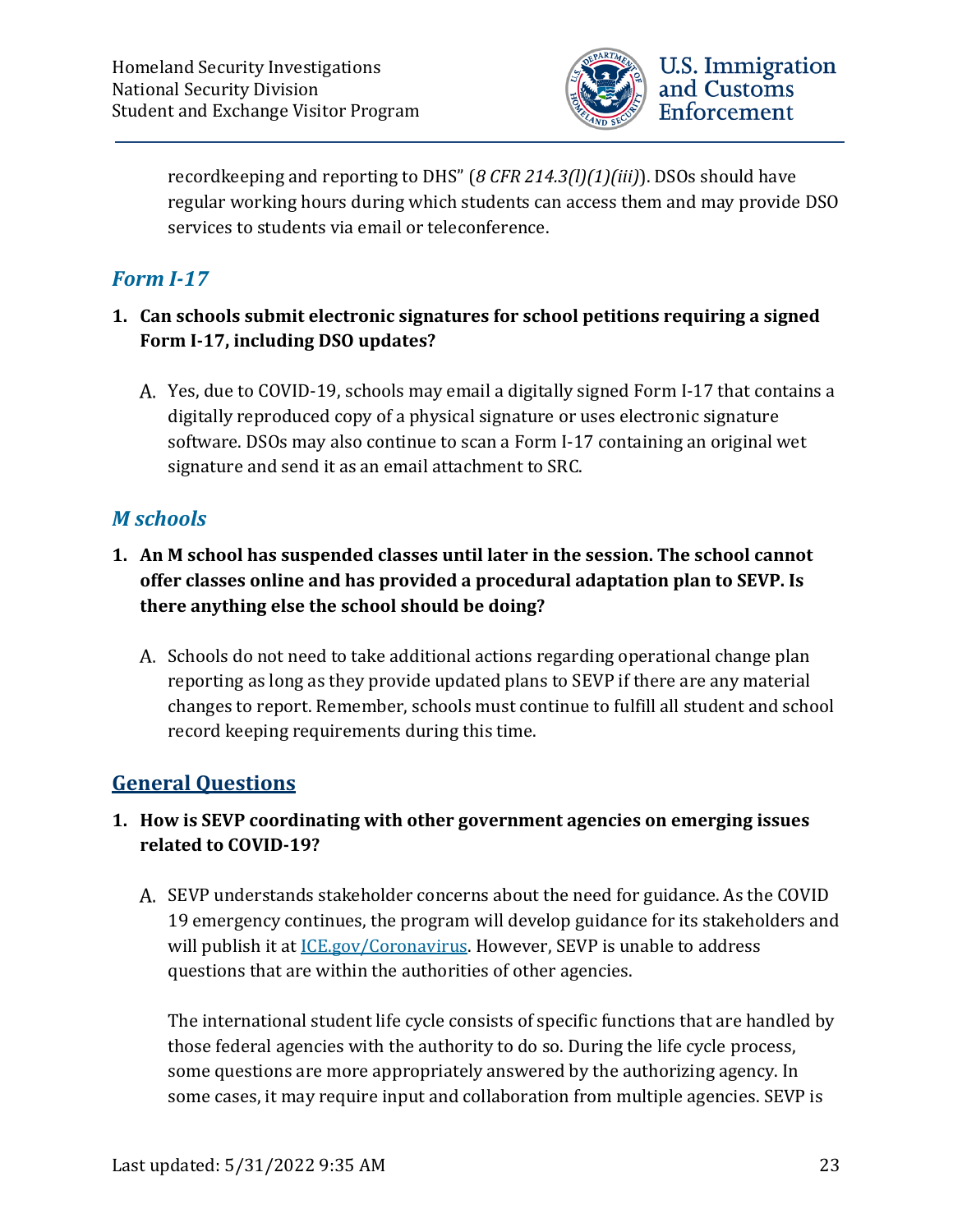

in contact with our government partners, including USCIS, CBP and the Department of State.

For those questions that are solely within the jurisdiction of our government partners, SEVP encourages stakeholders to contact the most appropriate government agency on specific issues.

# <span id="page-23-0"></span>**Additional Resources**

#### **1. Where can I find COVID-19 information for J exchange visitors?**

A. Guidance for J exchange visitors is available on the Department of State's website, [Exchange Visitor Program Information on COVID-19.](https://j1visa.state.gov/covid-19/)

#### **2. Where can I find guidance distributed by SEVP in response to COVID-19?**

All COVID-19 guidance for SEVP stakeholders is located at [ICE.gov/Coronavirus.](https://www.ice.gov/coronavirus) Stakeholders should regularly visit this page for the latest guidance and frequently asked questions from SEVP.

Additionally, SEVP regularly shares updates and resources from government partners—including the Department of State and CDC—through our social media channels, including [Twitter,](https://twitter.com/StudyinStates) [Facebook](https://www.facebook.com/StudyintheStates/) and [LinkedIn.](https://www.linkedin.com/company/student-and-exchange-visitor-program)

# <span id="page-23-1"></span>**SEVP Response Center Contact Information**

For general SEVP questions, case-specific questions and SEVIS technical help, contact the SRC. SRC offices are open Monday through Friday, 8 a.m. to 6 p.m. ET, except federal holidays.

- **Telephone**:
	- o 703-603-3400 or 1-800-892-4829 for general and case-specific questions.
- **Email**:
	- $\circ$  [SEVP@ice.dhs.gov](mailto:SEVP@ice.dhs.gov) for general questions.
	- o [SEVISHelpDesk@ice.dhs.gov](mailto:SEVISHelpDesk@ice.dhs.gov) for SEVIS technical questions.

# <span id="page-23-2"></span>**Archived Questions**

Questions in this section refer to information specific to previous semesters. The answers to these questions are considered rescinded.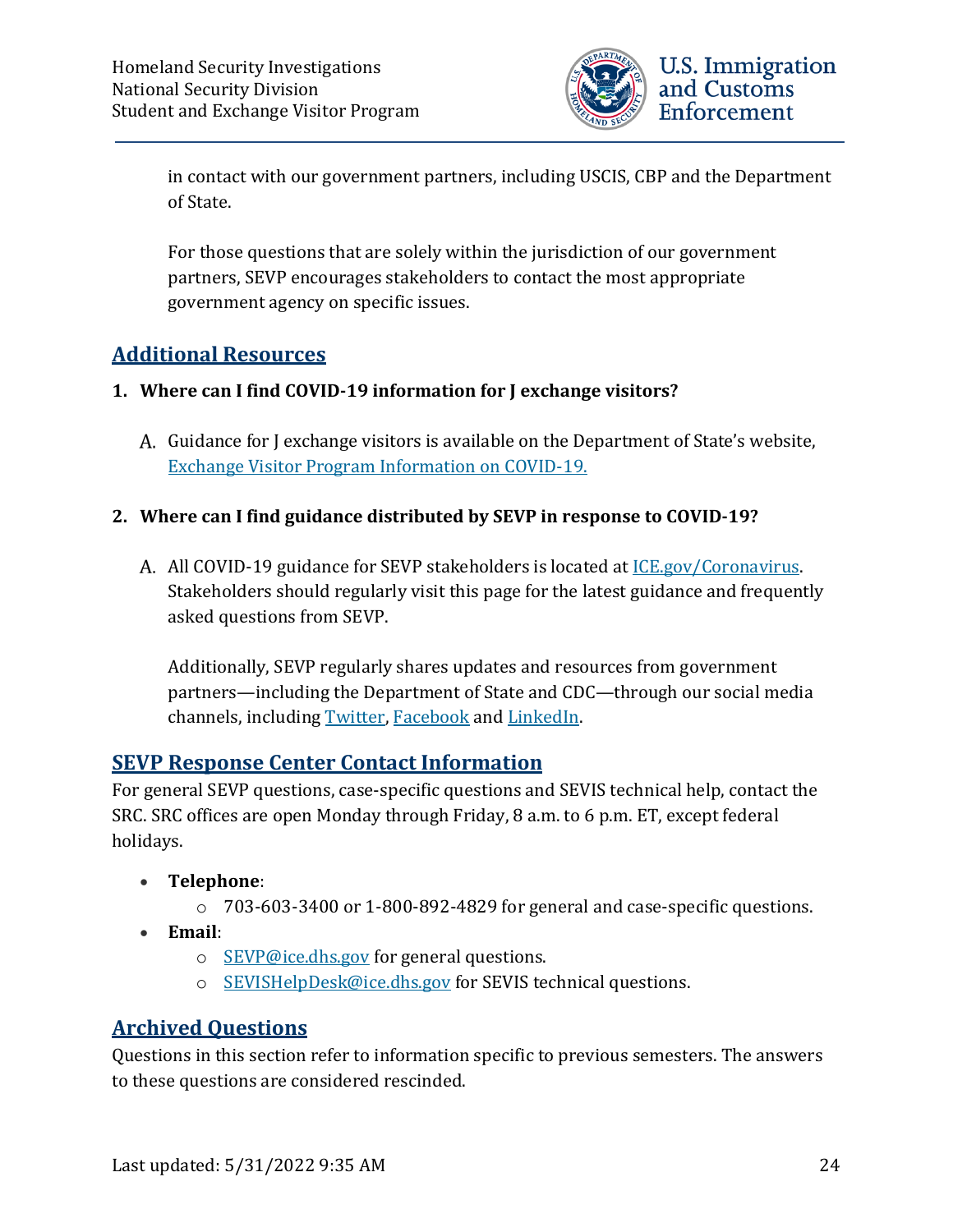

#### <span id="page-24-0"></span>*Nonimmigrant students*

#### **1. Due to COVID-19, what is the requirement for Initial status students who have already arrived in the United States for the spring 2020 semester?**

A. Initial students currently in the United States that have reported to their school should be made Active in SEVIS and follow the guidelines the school provides to all its F and M students related to COVID-19. If Initial students have not arrived in the United States, they should remain in their home country.

#### **2. Based on SEVP's guidance from January 2020 and March 2020, are schools encouraged to cancel admission for new students?**

- A. SEVP is not encouraging any specific action regarding new students. If a school has accepted F and/or M students but will not maintain standard operations because of COVID-19, deferment is an alternative. For additional information about deferring enrollment, refer to the [How Do I Defer My Enrollment?](https://studyinthestates.dhs.gov/2015/02/how-do-i-defer-my-enrollment) blog post on Study in the [States.](https://studyinthestates.dhs.gov/)
- **3. How should DSOs handle records for graduating high school seniors who have returned to their home country to take online classes, but plan to return to start postsecondary studies at a U.S. college or university?** 
	- If the school is offering online classes and students can access those courses from outside of the United States and continue to make normal progress in their course of study, they may continue in Active status in SEVIS.

If students cannot engage in online study due to insufficient online access or if the school is not offering enough online courses to meet a full course load, students may enroll in less than a full course of study. Schools must provide this information to SEVP as part of the required procedural change documents outlined in Broadcast [Message: COVID-19 and Potential Procedural Adaptations for F and M](https://www.ice.gov/doclib/sevis/pdf/bcm2003-01.pdf)  [Nonimmigrant Students.](https://www.ice.gov/doclib/sevis/pdf/bcm2003-01.pdf)

Remember, once students are accepted for enrollment at an SEVP-certified college or university, the high school should initiate a transfer in SEVIS.